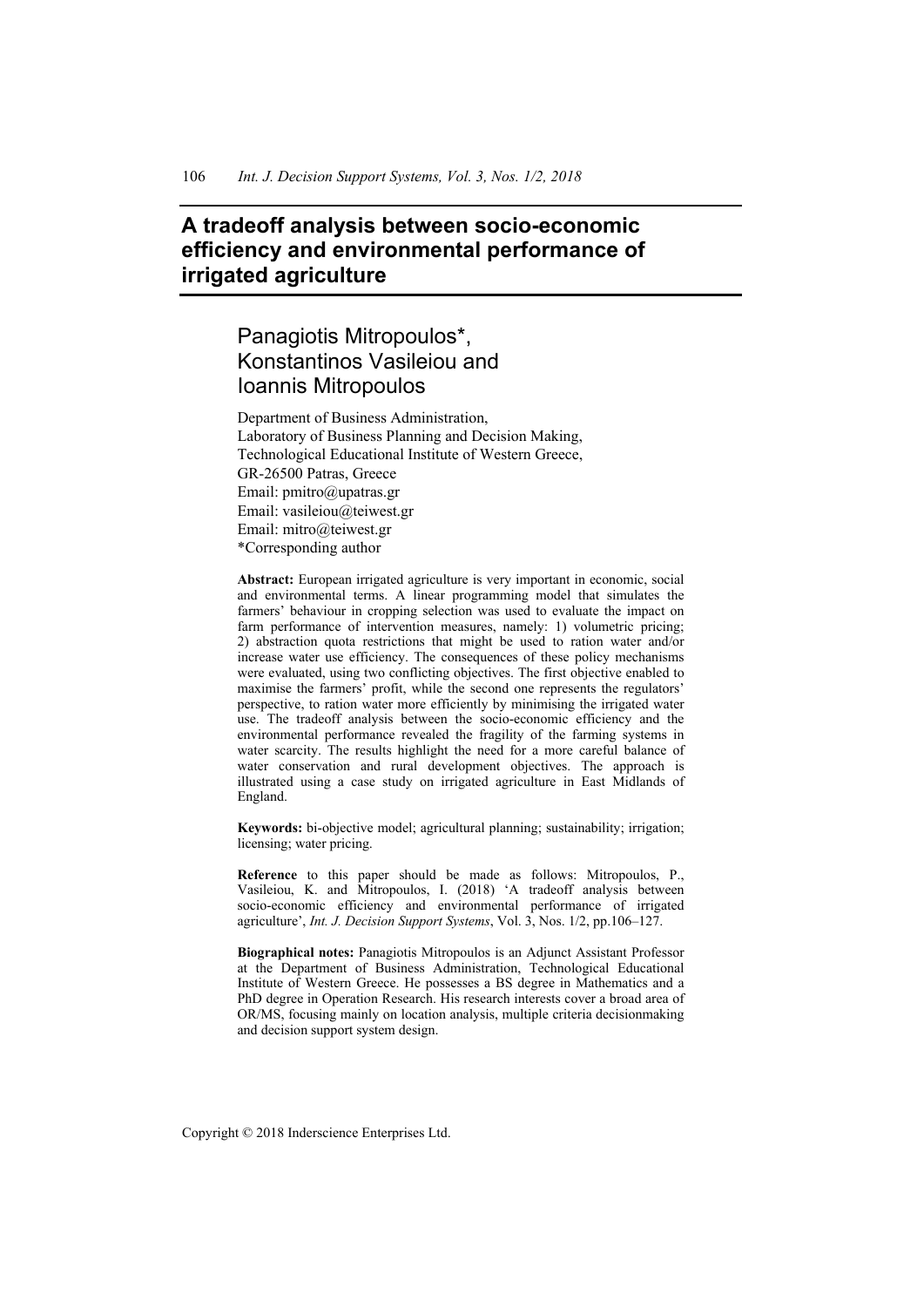Konstantinos Vasileiou is an Adjunct Assistant Professor at the Department of Business Administration, Technological Educational Institute of Western Greece. He possesses a BSc degree in Agricultural Economics, an MSc degree in Food Economics and Marketing and PhD in Supply Chain Management. His research interests cover a broad area of OR/MS, focusing mainly on multiple criteria decision-making, marketing and management and sustainability of irrigated agriculture.

Ioannis Mitropoulos is the Coordinator of the Laboratory of Business Planning and Decision Making at the Department of Business Administration, Technological Educational Institute of Western Greece. He possesses a BS degree in Mathematics and a PhD in Operations Research. His research interests cover a broad area of OR/MS, focusing mainly on location-allocation problems, multiple criteria decision analysis, performance measurement, evaluation of efficiency and statistics.

### **1 Introduction**

It is evident that all OECD countries rely mostly on regulatory requirements to address environmental issues in agriculture (OECD, 2010). Environmental regulations and water efficiency standards are the most common public policy instrumentsimposed to irrigated agriculture to promote structural changes to facilitate a sustainable development (Stevens, 2011). Both the European legislation (EU, Water Framework Directive 2000/60/EC) and the national legislation (Water Act, 2003) seek to ensure better abstraction control and greater environmental protection. Nevertheless, it is extremely important to evaluate the feasibility and the impact of the potential alternative policy instruments onthe irrigated agriculture.

In England, water resources are managed by the Environment Agency (EA, 2013). Insome parts of England like the East Midland district,spray irrigation may account less than 1% of the total water abstracted, however, this water is necessary for the production of high value vegetables and potatoes when resources are most limited. Moreover, given that this water is used by crops or lost by evaporation, it is appreciated to have a much greater impact on the environment compared to other abstraction where water is returned after it has been used (EA, 2009). Growing pressure on water resources is leading to increasing restrictions on abstraction for irrigation and consideration of the use of economic instruments, such as increased abstraction charges and/or tradable licences, to restrict demand and encourage wiser use of water (EA, 2009). There are, however, significant concerns regarding the impacts that such legislation might have on the sustainability of production, particularly in key agricultural commodity sectors, such as the potato industry (BPC, 2003).

From a methodological point of view, our approach is based on multiobjective programming, which tries to simultaneously optimise several conflicting objectives. The problem analysed here can be deduced from the variety of criteria that are taken into account by farmers when they are planning their productive activities. Thus, resource allocation at the farm level (land, water, labour, etc.) implies the simultaneous optimisation of several conflicting criteria, and the simulation of more realistic decision-making processes will lead to a closer scenario simulation and, consequently, provide the necessary information for a more rational policy-making procedure.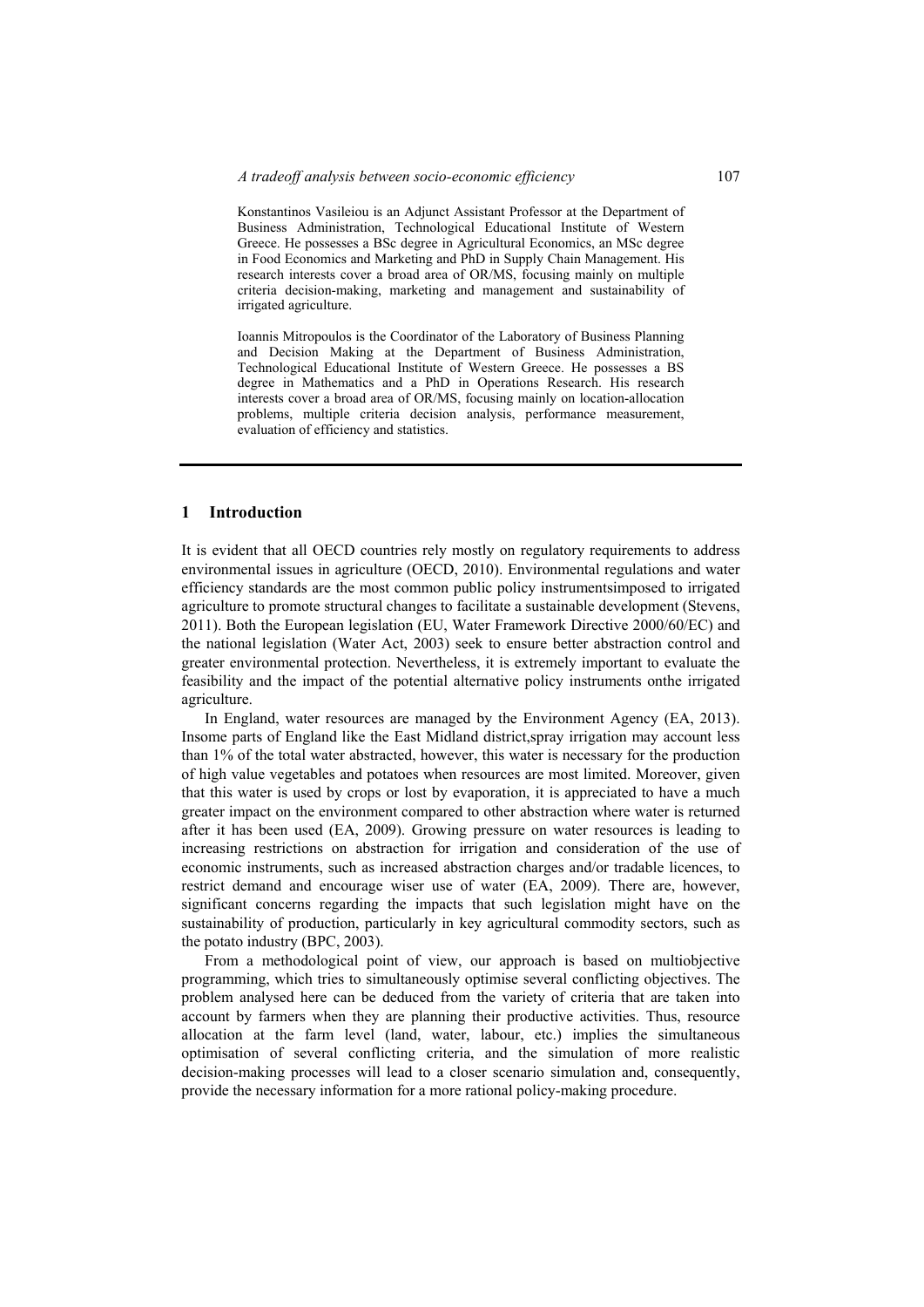The use of multicriteria programming techniques to aid decision-making is inherent in studies undertaken to solve farm management problems (Romero and Rehman, 2003). Therefore, the multiobjective models can be considered as the rule rather than the exception to support decision-making in agriculture (Davijani et al., 2016; Galán-Martín et al., 2016; Lalehzari et al., 2016; Ortuno and Vitoriano, 2011). The construction of models to simulate farmers' behaviour is associated with a tradeoff between the model's capability to provide numerical results for policy evaluation and its coherence with basic economic principles (Gutiérrez-Martín et al., 2014). Bournaris et al. (2015) present a goal programming model that supports irrigation water-use and eco-friendly decision process in agricultural production planning. Manos et al. (2006) use utility functions in a multiobjective framework to analyse the farmers' behaviour and the socio-economic and environmental implications of alternative fertiliser pricing policies. Bartolini et al. (2010) present a multiobjective optimisation model to find optimal water distribution scenarios in irrigated agriculture. Gomez-Limon and Martinez (2006) propose a multiobjective model at basin level to determine the optimal crop mix on irrigated farmland taking into consideration the irrigation water market and farmers' welfare.

Our aim is to explore the likely impact of two alternative intervention measures, namely abstraction quota restrictions and volumetric pricing that may beutilised to ration water and/or increase water use efficiency. We evaluated irrigation using selected economic, social and environmental indicators of performance, including the value of water used for irrigation. The consequences of the intervention measures were evaluated, using a bi-objective linear programming model that was developed to simulate the farmers' decisions in response to policy changes. For a selection of scenarios, the set of optimal solutions is discovered and tradeoffs between the policy objectives are presented along with their associated production patterns. The tradeoff analysis is fundamental to multicriteria models and derives from the idea that resources are limited. Accordingly, to obtain more of one scarce resource, an individual or society collectively must give up some amount of another scarce resource. This procedure is based on the principle of opportunity cost. Our tradeoff analysis applies these principles to derive information about the sustainability of irrigated agriculture, by quantifying the inter-relationships among sustainability indicators implied by the intervention measures in irrigated water use and the economic behaviour of farmers.

The originality of our approach lies more in the purpose to investigate and clarify the complex relationships and interactions between socio-economic efficiency and environmental performance of irrigated agriculture. Indeed, the interest of this article lies in the association of different disciplines relating to the problems of land use, water management and environmental protection by investigating the role of sustainability indicators in improving practices and outcomes. Yet, our approach is quite innovative as it aims to provide descriptive models rather than normative farm or regional planning, as most of the models found in the literaturedo.

The structure of this paper is as follows. Section 2 presentsthe mathematical programmingmodel and describes the conceptual settings of the tradeoff analysis. Section 3 describes the case study and data sources. Sections 4and 5 present the main findings and discuss the results of the empirical analysis. Finally, our conclusions are given.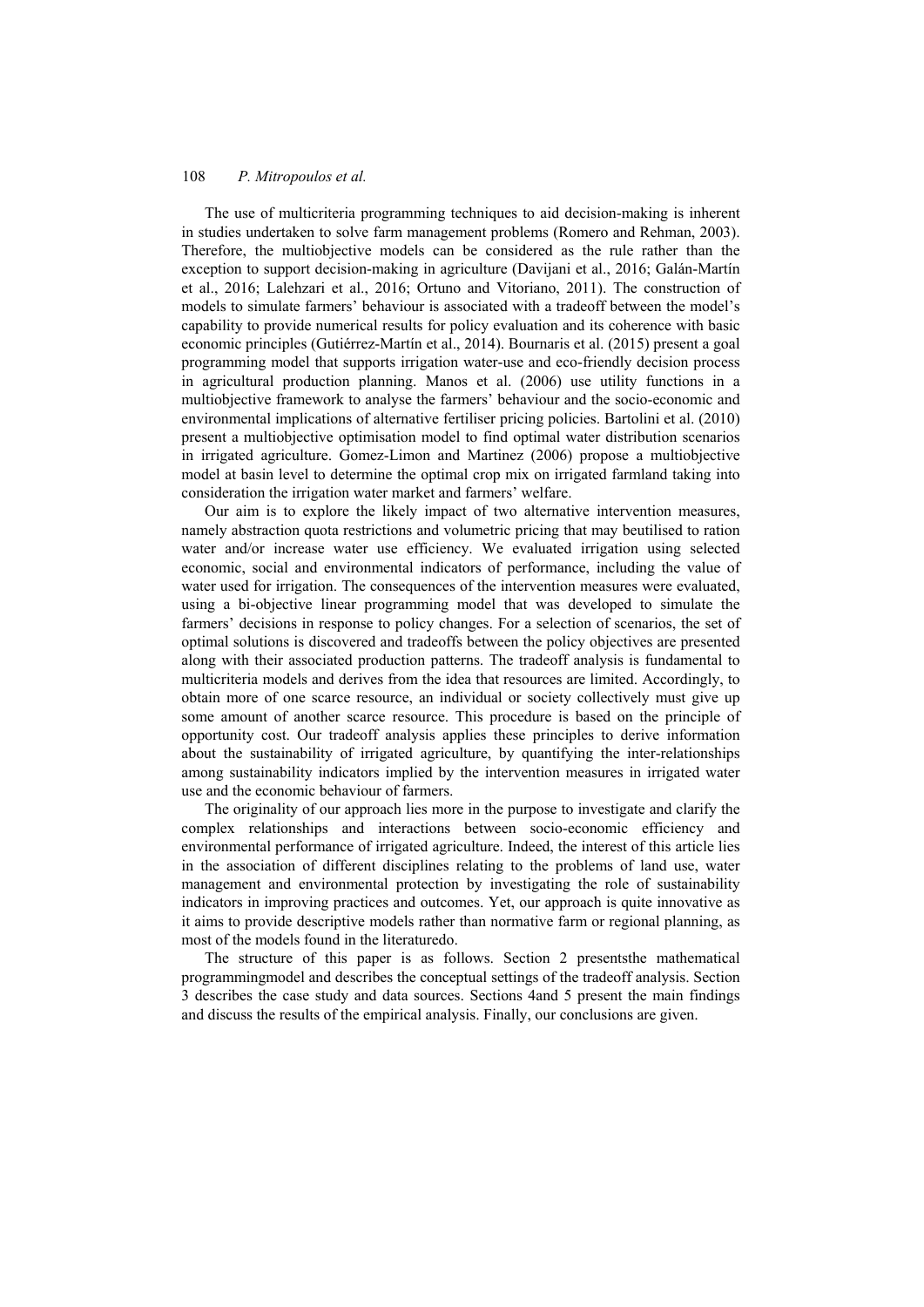#### **2 Multicriteria mathematical programming**

The linear programming model that addresses the impacts of water pricing and abstraction quota restrictions on agricultural irrigation is outlined in Figure 1.

**Figure 1** Objectives, constraints and attributes of the bi-objective model



The detailed mathematical formulation of the developed model is as follows:

### *2.1 Decision variables*

The key variable is  $X_C^K$  which is defined as the hectares dedicated to crops *c* of irrigation type *k*, where  $k = \{I: \text{Irrigated, or } R: \text{Rainfed}\}\)$ . The remaining decision variables are:  $CL<sub>b</sub>$ , the hours of casual labour during the peak months  $t = \{1,...,12\}$ ; *Ws*, the tons of water used according to water source were  $s = \{Surface Summer, Surface Winter,$ Ground Summer, and Ground Winter}.

#### *2.2 Objectives*

*Maximisation of net margin,* which is defined as the difference between revenue and total (variable and fixed) costs:

$$
\max \sum_{k} \sum_{c} X_{c}^{k} \cdot GM_{m}^{k} - \sum_{k} \sum_{c} X_{c}^{k} \cdot (MVC_{c}^{k} + MFC_{c}^{k}) - \sum_{t} CL_{t} \cdot HourPay - \sum_{s} W_{s} \cdot TC_{s}
$$
\n(1)

were, the first term of (1) represents the gross margin, the second term is the fixed ( $MFC<sub>k</sub><sup>k</sup>$ ) and variable ( $MVC<sub>k</sub><sup>k</sup>$ ) machinery costs for crop *c* of type *k*. The following term concerns the casual labour costs (were: *HourPay* is the payment per hour for seasonal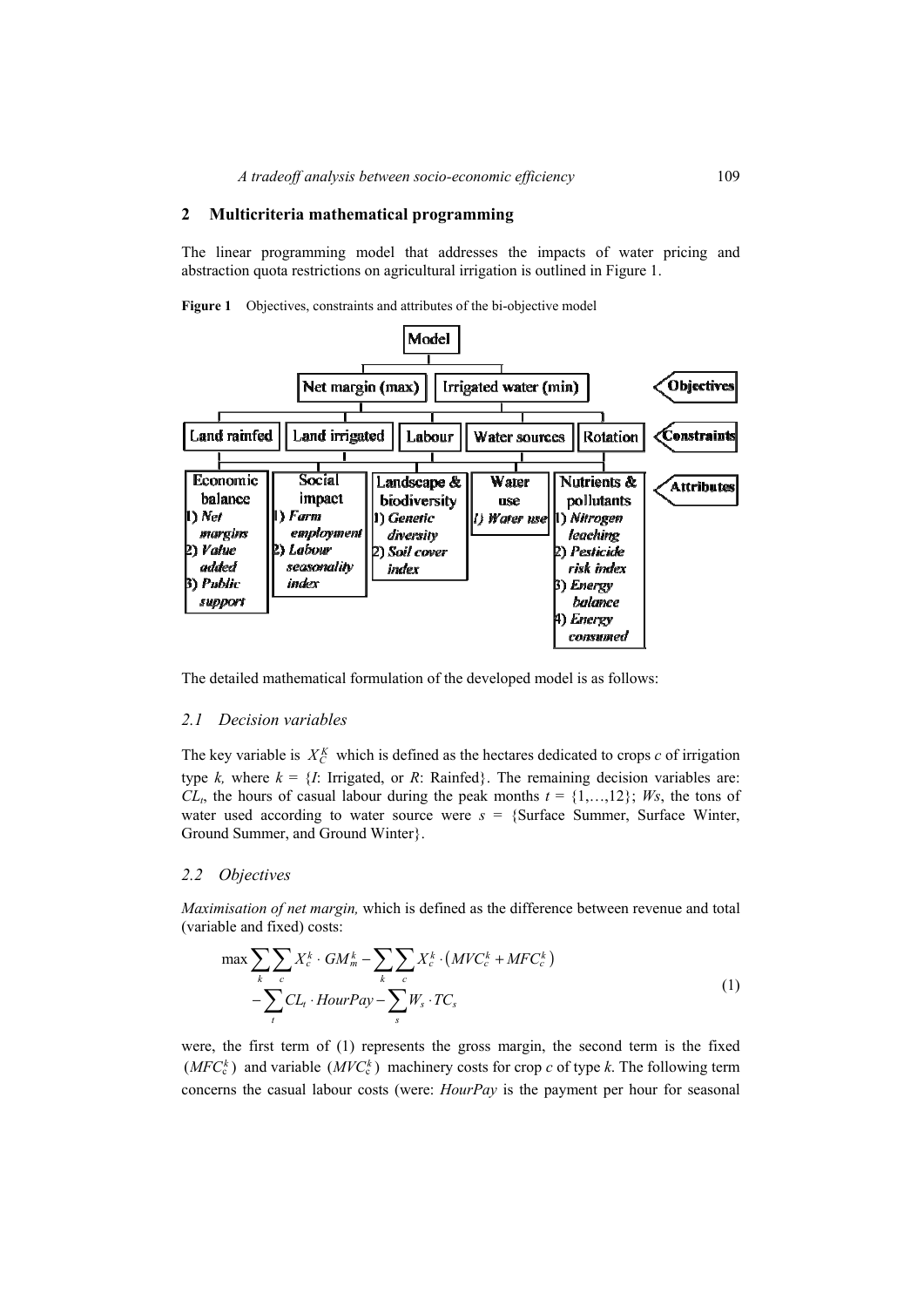labour) and the last term represents the water resource related costs  $(TC<sub>s</sub>)$ . Note that net margin is a good estimator of profit, given the commercial nature of irrigation investment and the fact that contractors are engaged in many farm operations, it is deemed a more appropriate estimator of relative profitability. Thus, the maximisation of profit in the short-run is equivalent to the maximisation of net margin.

*Satisfaction of irrigation water demand*, then the objective to be minimised is:

$$
\min \sum_{c} X_c^I \cdot WATERDEM_c \tag{2}
$$

where  $WATERDEM<sub>c</sub>$  is the quantity of water required by irrigated crops in the farming system.

# *Major Constraints*

Land restriction for rainfed crops (including set aside):

$$
\sum_{c} X_c^R \leq LAND_R \tag{3}
$$

where  $LAND<sub>R</sub>$  represents the total cultivation area for rainfed crops.

Land restriction for irrigated crops:

$$
\sum_{c} X_c^I \leq LAND_I \tag{4}
$$

where *LAND<sub>I</sub>* represents the total cultivation area for irrigated crops.

Water demand and water sources:

$$
\sum_{c} X_c^I \cdot WATERDEM_c = \sum_{s} W_s \tag{5}
$$

Labour demand for every month *t*:

$$
\sum_{k} \sum_{c} X_{c}^{k} \cdot LAB_{\text{ct}}^{k} \le AV.L.R._{t} + CL_{t} \forall t
$$
\n
$$
(6)
$$

where  $LAB_{ct}^k$  represent the hours of labour needed for the for the type  $k$  of crop  $c$  during month *t* and *AV.L.R.t* represent the hours of labour provided by regular employees during month *t*.

All decision variables must be non-negative:

$$
X_{c}^{k}, AV.L.R_{\cdot t}, CL_{t}, W_{s}, I_{m} \geq 0 \,\forall c, k, t, s, m \tag{7}
$$

# *2.3 Rotation and set aside constraints*

Let *C* represent the complete set of corps *c* cultivated in the farming system that described in Section 3. In that case  $C = \{SWH:$  Spring Wheat, *WWH*: Winter Wheat, *WWH2*: Winter Wheat 2, *WBA*: Winter Barley, *OSR*: Oilseed rape, *FBN*: Field Beans, *CPS*: Peas (combined), *SBG*: Sugar beet, *POT*: Potatoes, *VPS*: Vining peas, *SA*: Set aside} then we have: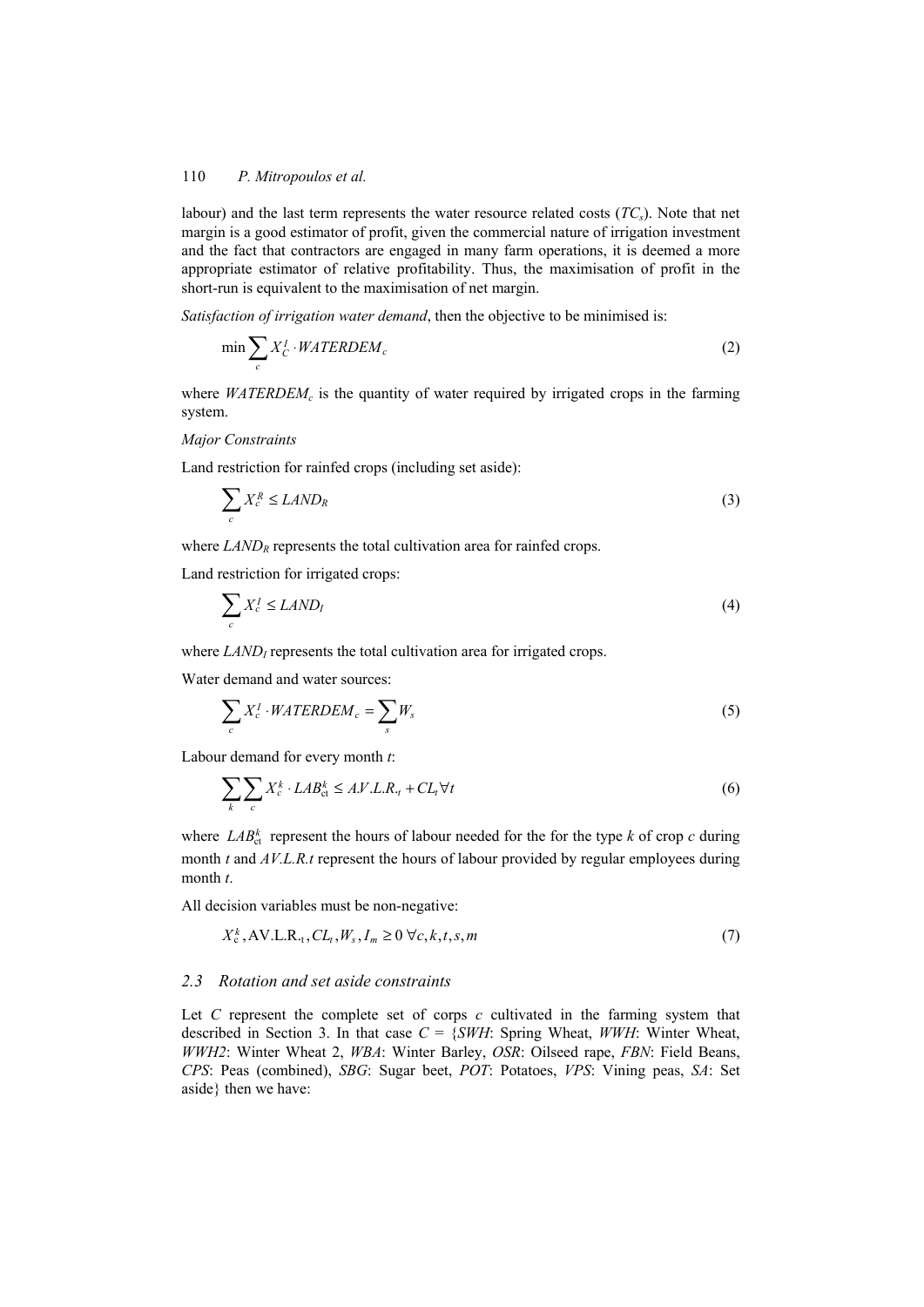Crop rotation for potatoes (once every six years):

$$
\sum_{k} \sum_{c} X_{c}^{k} \ge 6 \cdot X_{POT}^{I}
$$
 (8)

Since potatoes should be cultivated at most once every six years in the same land, at most 1/6 of the total land is dedicated to potatoes, while at least 5/6 of the total land is dedicated to all the other crops. Similarly, the next constraints represent same features.

Crop Rotation for Combined crops (can be cultivated on the same land once every 2 years):

$$
\sum_{k} \sum_{c} X_{c}^{k} \ge \left(X_{POT}^{I} + X_{SBG}^{I} + X_{VPS}^{I}\right) \tag{9}
$$

Crop rotation for sugar beet (once every four years):

$$
\sum_{k} \sum_{c} X_{c}^{k} \ge 4 \cdot \left( X_{SGB}^{R} + X_{SBG}^{I} \right) \tag{10}
$$

Crop rotation for field beans, peas (combined), oilseed rape (once every five years) and for Vining peas (once every three years):

$$
\sum_{k} \sum_{c} X_{c}^{k} \ge 5 \cdot \left( X_{FBN}^{R} + X_{CPS}^{R} + X_{OSR}^{R} \right) + 3X_{VPS}^{I}
$$
\n(11)

Compulsory land (ha) for set aside:

$$
X_{SA}^R = 1/10 \cdot \left(LAND1 + X_{WWH}^I\right) \tag{12}
$$

Land dedicated to 2nd crop of winter wheat (Winter Wheat 2):

$$
X_{WWH}^R + 0.5 \cdot X_{WWH2}^R + X_{SWH}^R + X_{WBA}^R + X_{WWH}^I \leq LAND1 + LAND2 \tag{13}
$$

### *2.4 Attributes*

The term 'attribute' is often used in multicriteria models to denote any relevant indicator that the analysis considers. These variables neither constrain the model nor are considered for optimisation by the decision maker, but they are relevant measures for the policymakers and the society to quantify the impact of the policy scenarios in the system performance. The above bi-objective model has been developed in order to provide the attribute values directly from the decision variables.

The selected attributes are based on the social, economic and environmental indicators proposed by the OECD (2001) and the agri-environmental indicators developed by the Commission of the European Communities (2006) to monitor the environmental concerns into the common agricultural policy. The attributes were grouped under the following five general sustainability components: Economic balance; Social impact; Landscape and biodiversity; Water use; and Nutrients and pollutants. The corresponding agricultural sustainability attributes along with their definitions are presented in Table 1.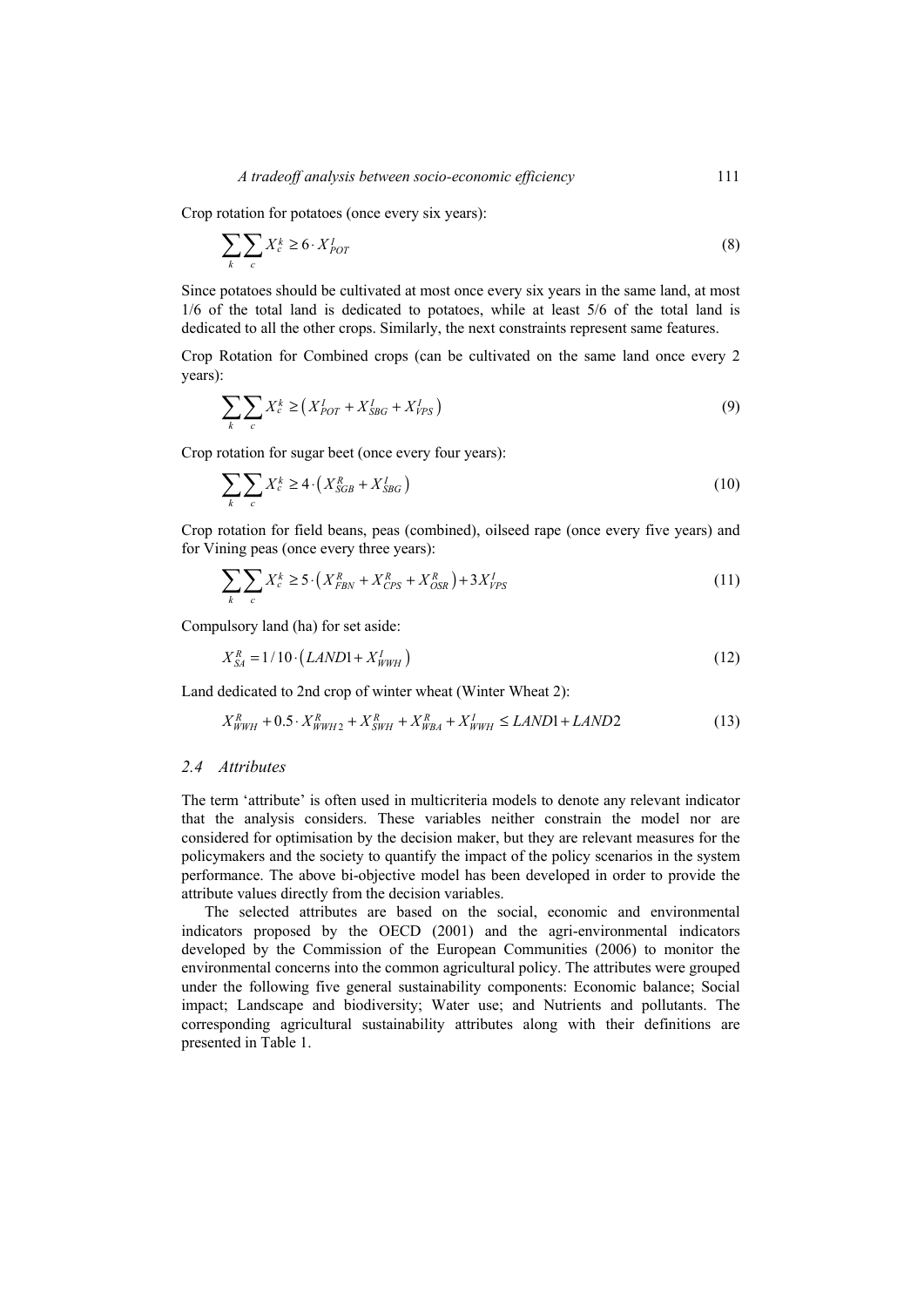| Table 1 | Definition of model attributes |  |  |
|---------|--------------------------------|--|--|
|---------|--------------------------------|--|--|

| Attribute                  | Definition                                                                                                                                      |
|----------------------------|-------------------------------------------------------------------------------------------------------------------------------------------------|
| Economic balance           |                                                                                                                                                 |
| Netmargins                 | Net revenues (margin) in $\angle$ /ha                                                                                                           |
| Valueadded                 | Net revenues less support in $\angle$ /ha                                                                                                       |
| Publicsupport              | Area payments, direct subsidies, agri-environmental payments<br>in $f/ha$                                                                       |
| Social impact              |                                                                                                                                                 |
| Farm employment            | Totallabour hours (per month)                                                                                                                   |
| Labour seasonality index   | Variance of monthly labour hours                                                                                                                |
| Landscape and biodiversity |                                                                                                                                                 |
| Genetic diversity          | Number of crops cultivated in the farm                                                                                                          |
| Soil cover Index           | Percentage of crop area covered by plantation                                                                                                   |
| Water use                  | Volumes of water used in $m^3$ /irrigable ha                                                                                                    |
| Nutrients and pollutants   |                                                                                                                                                 |
| Nitrogen leaching          | Estimate of nitrogen emissions (kg/ha) to surface water                                                                                         |
| Pesticide risk index       | Calculated by the model developed by Hollis and Brown (1994)                                                                                    |
| Energy balance             | Energy produced by crop minus energy consumed                                                                                                   |
| Energy consumed            | Energy used by crop (fertilisers, pesticides, seeds, labour,<br>electricity and fuel use, and machinery replacement and<br>maintenance)in MJ/ha |

#### *2.5 Multiobjective method*

In order to analyse the tradeoffs between the conflicting objectives of the problem described above, we apply the constraint method (Steuer, 1986). This method optimises one of the objective functions while the others are required to have specified upper bounds. The upper bounds of these constraints are given by the ε-vector and, by varying it, the exact Pareto frontier can be generated.

Specifically, the impact of abstraction quota restrictions (licence mechanism) was studied by initially estimating the maximum water demand for irrigation when its availability is not restricted. Then the Pareto solutions were generated by consecutively reducing the water availability (compared to maximum needed) by 10%. Alternatively, using the other intervention measure (price mechanism) the Pareto solutions were generated by consecutively increasing water fee to Regulator by 0.25 and 0.025  $\text{\textsterling}\textsc{i}/\text{m}^3$  for summer and winter water, respectively.

The model was calibrated using primary data collected from the surveyed farms described belowand validated against the actual behaviour of farms seen as a combination of farming activities (rotation and irrigation choices). Validation experiments showed as well that the bi-objective model outputs were close enough to the real world outcomes. In addition, a sensitivity analysis was also performed in the constructed model, which confirms that the values of parameters estimated are reasonably robust.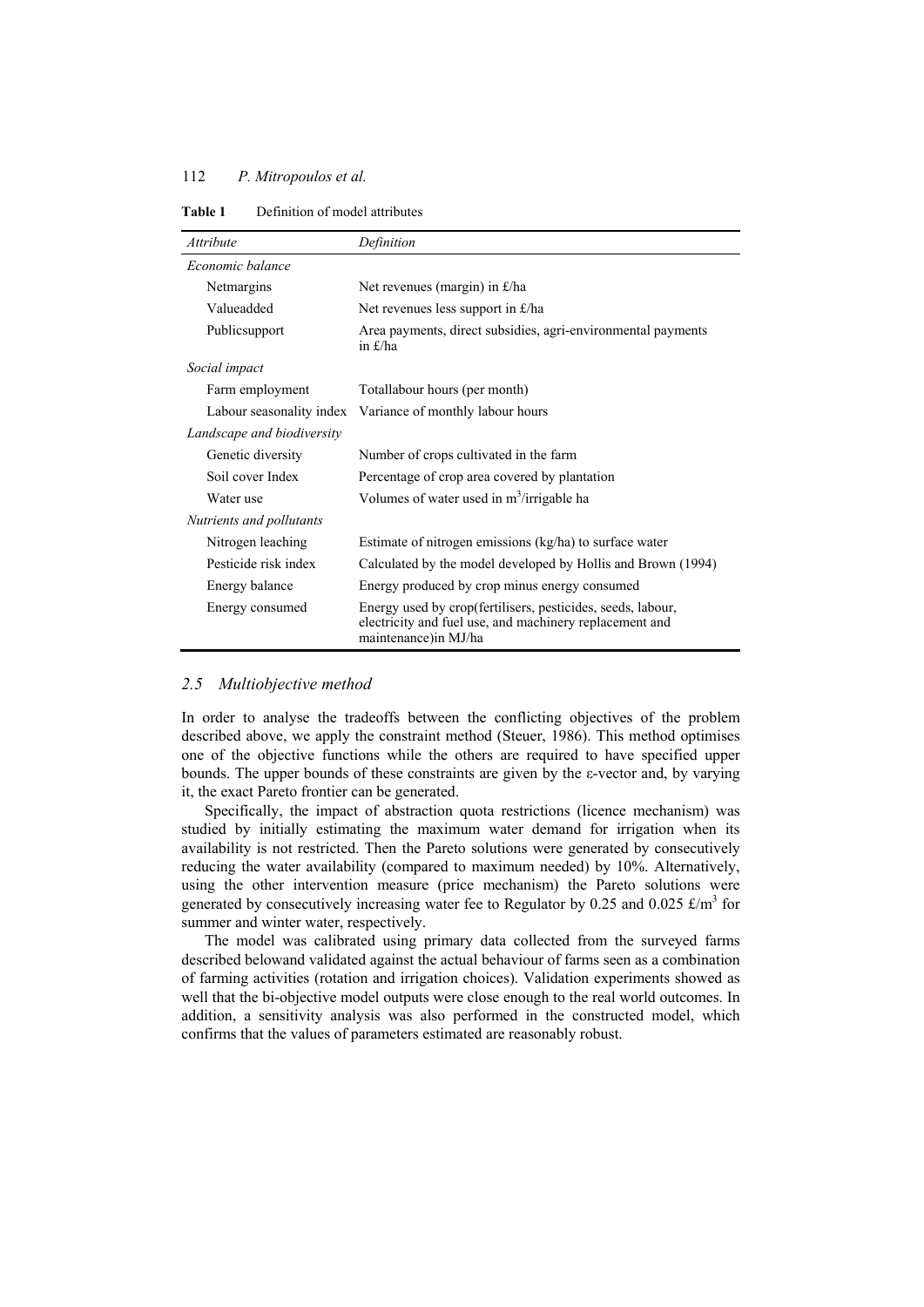#### **3 Description of the case study and data sources**

The production of field scale vegetables using irrigation is important on the lighter soils of the East Midlands of England. Potatoes and sugar beet are the main irrigated crops (Table 2). Crop rotations require a minimum six years between potato crops and four years between sugar beet. Cereals are the main break crop in the irrigation cycle. Most irrigation involves mobile rain guns and booms. The overall average farm size for mixed cropping farms is 193 ha, and 320 ha for those farms of 200 ha and above (Seabrook and Johnson, 2002).

**Table 2** Typical cropping pattern for East Midlands farm

|                                | % of land    |
|--------------------------------|--------------|
| Cereals                        | 56.37        |
| Oilseed rape                   | 3.46         |
| Potatoes                       | 2.90         |
| Sugar beet                     | 8.93         |
| Vining peas                    | 2.72         |
| Protein peas                   | 3.81         |
| Winter beans                   | 2.22         |
| Horticultural crops            | $\theta$     |
| Other sale crops               | 3.43         |
| Total sale crops               | 83.89        |
|                                |              |
| Temporary grass                | 0.81         |
| Permanent grass                | 4.20         |
| Fodder crops                   | $\mathbf{0}$ |
| Rough grazing                  | $\theta$     |
| Total forage                   | 5.01         |
|                                |              |
| Bare fallow/land let/set aside | 7.87         |
| Woodland                       | 0.84         |
| Buildings and roads            | 2.39         |
| Total area                     | 100          |

*Source:* Seabrook and Johnson (2002)

Information on crop yields, crop prices, crop area-payments, labour and machinery costs are taken from a range of sources, notably Nix (2000, 2002), Leiva and Morris (1997) together with data from a national farm survey of irrigation practices (Weatherhead and Danert, 2002). Crop prices and yields are derived from trends over the preceding five year period using published sources (DEFRA, 2002), assuming premium quality for the irrigated crops (Weatherhead et al, 2002).

Irrigation needs (expressed as depths of water applied) for each crop type have been estimated using an irrigation scheduling water balance model irrigation water requirements (IWR) developed by Hess (1996). Irrigation costs included both fixed and variable costs and were calculated according to the water source (surface or ground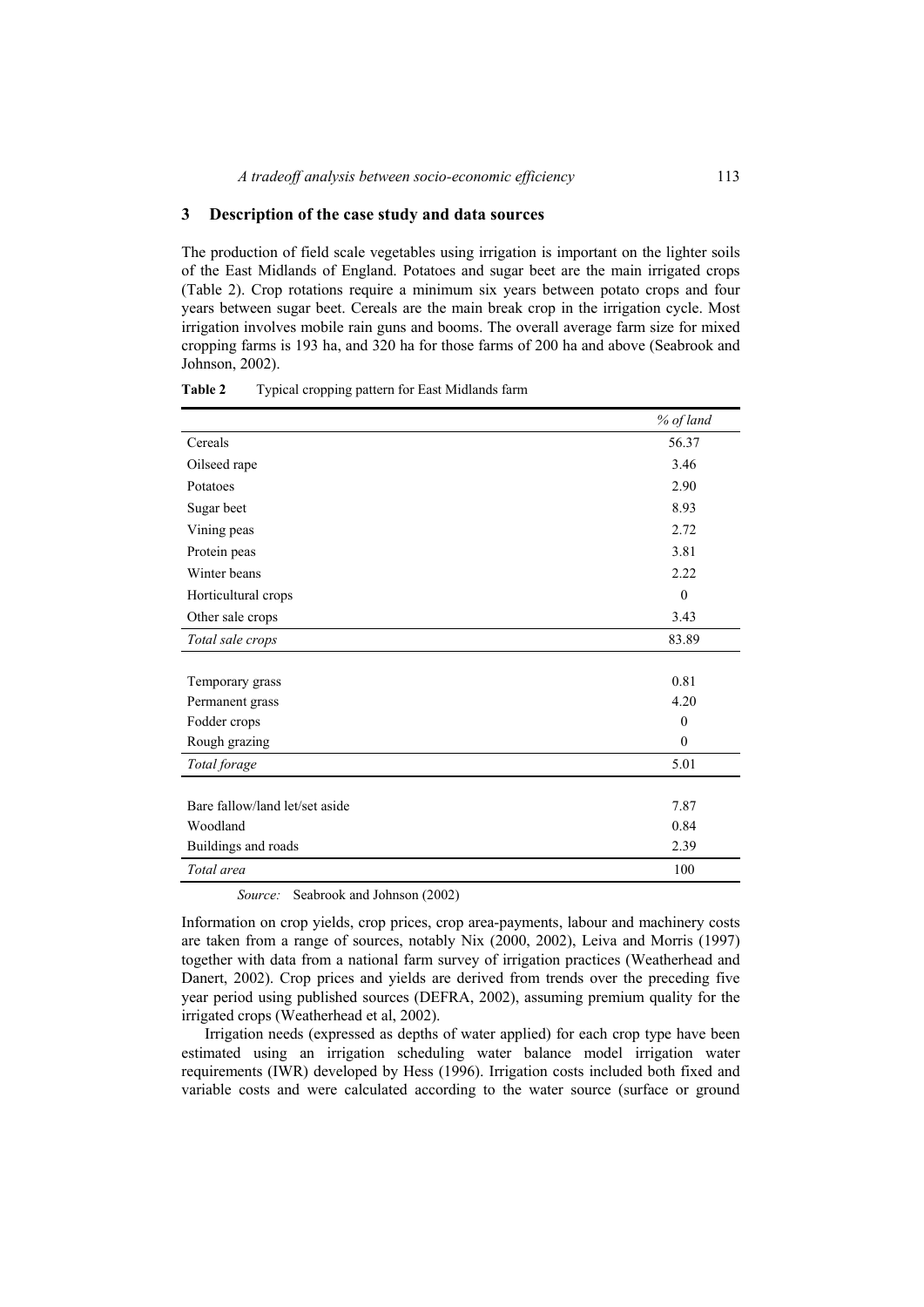water) and storage system (none, reservoir lined and unlined), while only trickle irrigation was considered as infield system.

Estimates of nitrogen and phosphorus emissions (kg/ha) to surface water are obtained using an export coefficient model (Abdelsafae, 1998) in accordance with industry recommended application rates, and taking into account local soil and climatic conditions (ABC, 2000; Nix, 2000, 2002). Estimates of energy inputs, including fertilisers and pesticides, seeds, labour, electricity and fuel use, and machinery replacement and maintenance are obtained from various published literature, including ABC (2000), Audsley (1997), Chadwick (1999), Hülsbergen et al. (2001), Nix (2000, 2002) and Wells (2001). The pesticide risk index was calculated by the model developed by Hollis and Brown (1994) taking into account the industry recommended application pesticide rates for each crop.

This availability of water was based on the average values (the  $10<sup>th</sup>$  driest year in 20 irrigation years). The financial performance of irrigation is very sensitive to the prices obtained for irrigated crops. As previously mentioned, most irrigation in England is focused on quality assurance (Morris et al., 1997). A review of potato, vegetable, fruit and salad crop prices showed that prices for first quality produce are typically 40% to 50% above prices for average or second grade produce (DEFRA, 2016). However, in this case study, it was assumed that farmers for their irrigated crops attain overall average prices without the additional premium associated with first quality.

According to the above, we assume that licensed quantities of water were adequate to meet crop water requirements. The irrigated area, set at 50% of the command area, was constrained by system capacity and crop rotation requirements. The farming system was then subject to incremental restrictions on water availability and to increases in water abstraction charges. The key characteristics of the case study are presented in Table 3.

| Location                              | Midlands, (Gleadthorpe), average annual rainfall 622 mm;<br>Max Et 3.6 mm/day; soils sandy loams                                                                                                                        |
|---------------------------------------|-------------------------------------------------------------------------------------------------------------------------------------------------------------------------------------------------------------------------|
| Area                                  | 300 ha                                                                                                                                                                                                                  |
| Command area                          | 300 ha                                                                                                                                                                                                                  |
| Irrigated area/year                   | 150 ha                                                                                                                                                                                                                  |
| Cropping options                      | Rainfed: winter wheat $1st$ crop, winter wheat $2nd$ crop, spring wheat,<br>winter barley, winter field beans, winter oil seed rape, combined peas,<br>sugar beet, set-aside                                            |
|                                       | Irrigated: winter wheat, potatoes, sugar beet, vining peas                                                                                                                                                              |
| Crop constraints                      | Rotation for cereal/non-cereal break crops; potatoes once every six<br>years; Sugar beet once every four years; field beans, peas (combined),<br>oilseed rape once every five years; vining peas once every three years |
| Water supply                          | Borehole (40%) and surface (60%) sources. Summer 60% Winter 40%<br>of total licenced quantities                                                                                                                         |
| Irrigation system                     | Unlined reservoir for winter storage, mobile hose-reel system. 25mm<br>capacity, 7 day interval                                                                                                                         |
| Typical irrigation water<br>depths mm | 125–220 mm on potatoes depending on needs                                                                                                                                                                               |
| Labour and machinery                  | 1 worker at least regular labour plus casual for peak periods, fully<br>mechanised system                                                                                                                               |

**Table 3** Characteristics of the East Midlands case study farming system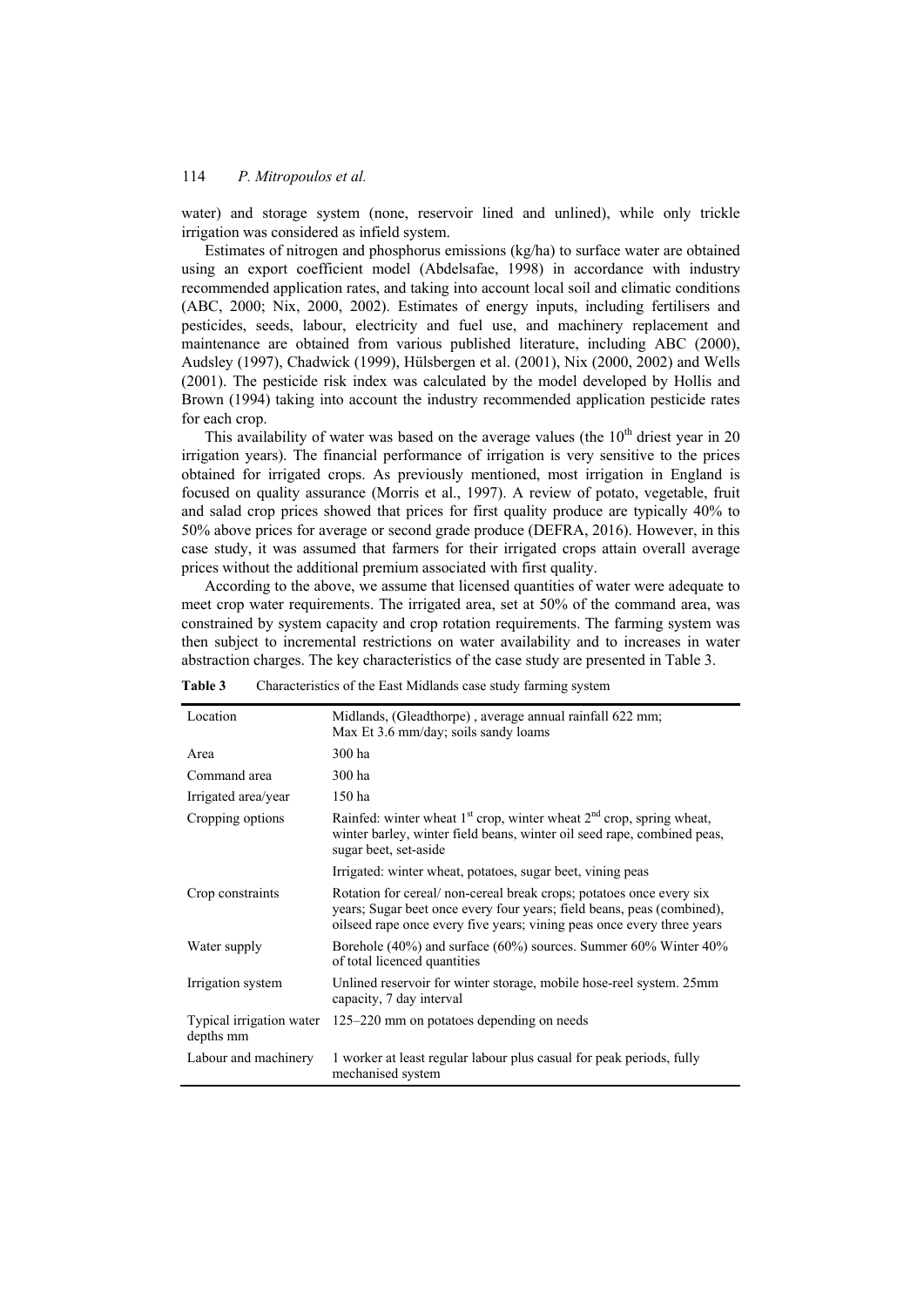|       | Water price $(f/m^2)$ |         | Economic balance                                                                                  |                                        | Social impact                  |                                |                      | Landscape and biodiversity | Water use                                   |                                  | Nutrients and pollutants |                                    |                               |
|-------|-----------------------|---------|---------------------------------------------------------------------------------------------------|----------------------------------------|--------------------------------|--------------------------------|----------------------|----------------------------|---------------------------------------------|----------------------------------|--------------------------|------------------------------------|-------------------------------|
|       |                       | margins | (Value added)<br>(£ha)                                                                            | troddns<br>Public<br>$(\mathcal{L}ha)$ | employment<br>(hrs/ha)<br>Farm | seasonality<br>Labour<br>index | diversity<br>Genetic | Soil cover<br>index        | (m <sup>3</sup> /irrigable ha)<br>Water use | (Kg N/ha<br>leaching<br>Nitrogen | risk index<br>Pesticide  | balance<br>(MJha)<br><b>Energy</b> | consumed<br>(MJ/ha)<br>Energy |
|       |                       |         | 704.5                                                                                             | 120.1                                  | 20.3                           | $\overline{321}$               | 5.0                  | ŗ                          | ,058.3                                      | 26.2                             | 1,05.3                   | 9,1597.0                           | 2,0362.3                      |
| 01688 | 0.00169               | 818.9   | 698.8                                                                                             | 120.1                                  | 20.3                           | 32.1                           |                      | ŗ                          | 1,058.3                                     | 26.2                             | 1,05.3                   | 9,1597.0                           | 2,0362.3                      |
|       | 0.005                 | 809.3   | 689.3                                                                                             | 120.1                                  | 20.3                           | 32.1                           |                      |                            | 608.3                                       | 26.2                             | 1,05.3                   | 8,9657.9                           | 2,0051.4                      |
|       | 0.015                 |         | 658.2                                                                                             | 132.1                                  | 19.8                           | 37.4                           |                      |                            | 553.3                                       | 26.8                             | 1,09.6                   | 9,4020.1                           | 2,0367.7                      |
|       | 0.075                 | 773.1   | 631.7                                                                                             | 141.5                                  | 19.4                           | 41.2                           |                      |                            | 516.7                                       | 28.3                             | 1,11.5                   | 9,6163.1                           | 2,0518.7                      |
| 16.75 | 1.675                 | 359.8   | 209.3                                                                                             | 150.5                                  | 17.9                           | 41.8                           |                      |                            | 417.4                                       | 28.7                             | 1,08.9                   | 9,3954.8                           | 2,0087.3                      |
| 17.25 | 1.725                 | 351.5   | 169.2                                                                                             | 182.3                                  | 12.4                           | 58.1                           | 5.0                  | ŗ                          | 66.8                                        | 29.8                             | 99.5                     | 8,6156.8                           | 1,8563.7                      |
| 20.5  | 2.05                  | 341.2   | 152.9                                                                                             | 188.3                                  | 11.4                           | 67.2                           | $\frac{4.0}{4}$      | 4.7                        | $\overline{0.0}$                            | 30.1                             | 97.7                     | 8,4672.2                           | 1,8273.6                      |
|       |                       |         | Note: *For the cases where the increase the price of water fees resulted to changes to water use. |                                        |                                |                                |                      |                            |                                             |                                  |                          |                                    |                               |

**Table 4** Farm performanceaccording to selected sustainability indicators when the price of water fees is increasing\*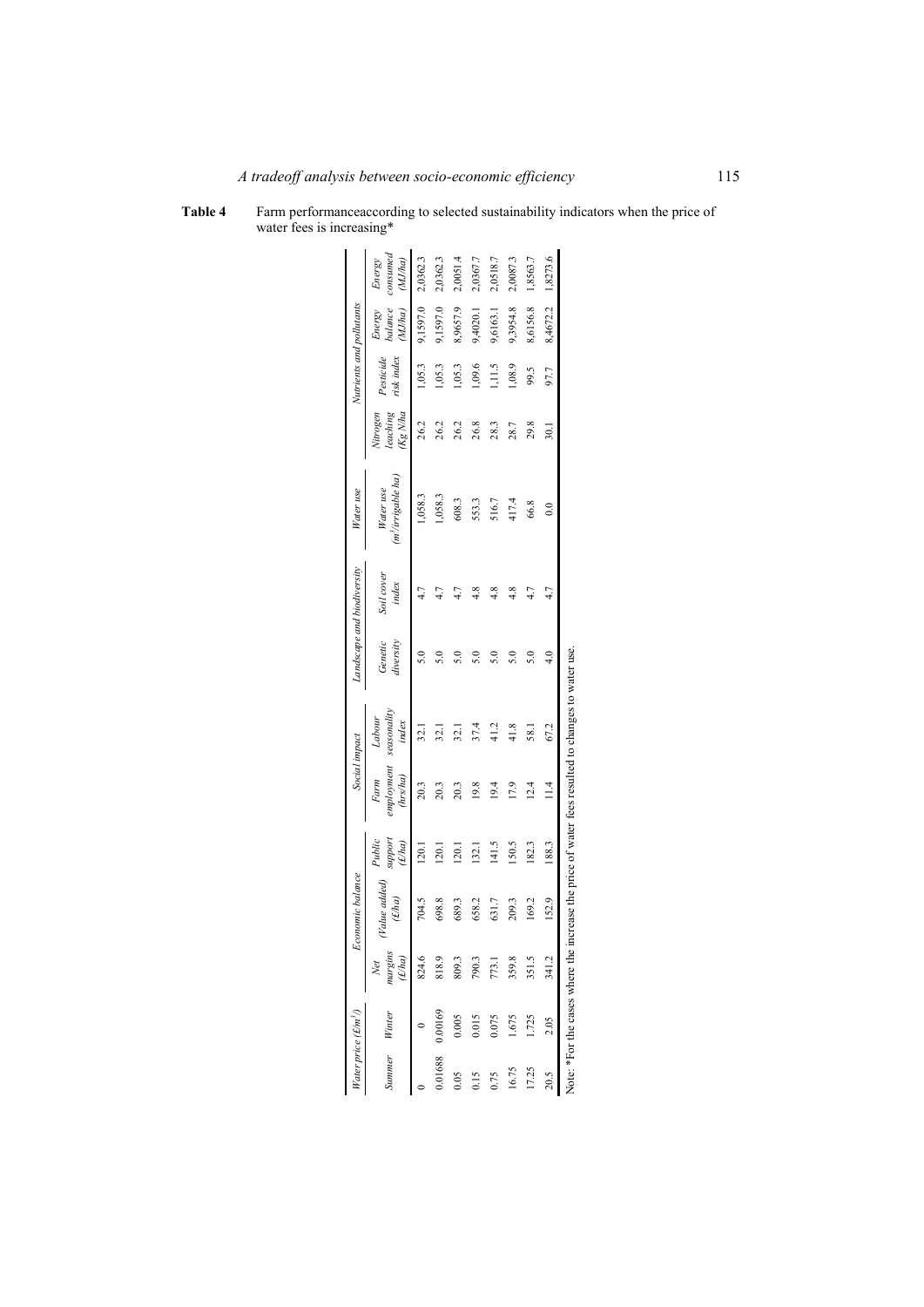| Water               |                                                    | valance<br>Economic b                     |                            | Social impact                  |                                |                      | Landscape and<br>biodiversity | Water use                          |                                  | Nutrients and pollutants |                              |                             |
|---------------------|----------------------------------------------------|-------------------------------------------|----------------------------|--------------------------------|--------------------------------|----------------------|-------------------------------|------------------------------------|----------------------------------|--------------------------|------------------------------|-----------------------------|
| $r$ vaila $b$ ility | $max_{\text{gins}}$<br>(£ha)<br>Net                | $\label{value} (Value$<br>added)<br>(£ha) | support<br>Public<br>(Lha) | employment<br>(hrs/ha)<br>Farm | seasonality<br>Labour<br>index | Genetic<br>diversity | Soil cover<br>index           | $(m^3$ /irrigable ha)<br>Water use | (Kg N/ha<br>leaching<br>Nitrogen | risk index<br>Pesticide  | balance<br>(MJ/ha)<br>Energy | cosumec<br>Energy<br>(MJha) |
| 100%                | 818.9                                              | 698.8                                     | 120.1                      | 20.3                           | 32.1                           | 5.0                  | 4.7                           | 1,058.3                            | 26.2                             | 105.3                    | 91,597.0                     | 20,362.3                    |
| 90%                 | 818.1                                              | 698.1                                     | 120.1                      | 20.3                           | 32.1                           | 6.0                  | 4.7                           | 952.5                              | 26.2                             | 105.3                    | 91,141.0                     | 20,289.1                    |
| 80%                 |                                                    | 697.3                                     | 120.1                      | 20.3                           | 32.1                           | $\ddot{6}$ .0        | 4.7                           | 846.7                              | 26.2                             | 105.3                    | 90,684.9                     | 20,216.0                    |
| 75%                 |                                                    |                                           | $\frac{20}{1}$             | 20.3                           | 32.1                           | $\ddot{6}$ .0        | 4.7                           | 793.8                              | 26.2                             | 105.3                    | 90,456.9                     | 20,179.5                    |
| 70%                 |                                                    |                                           | 120.1                      | 20.3                           | $\overline{32.1}$              | $\rm ^{6.0}$         | 4.7                           | 740.8                              | 26.2                             | 105.3                    | 90,228.8                     | 20,142.9                    |
| 60%                 | 817.4<br>817.1<br>816.7<br>812.6<br>730.3<br>730.3 | 697.0<br>696.6<br>674.3                   | 120.1                      | 20.3                           | 32.1                           | 6.0                  | 4.7                           | 635.0                              | 26.2                             | 105.3                    | 89,772.7                     | 20,069.8                    |
| 50%                 |                                                    |                                           | 138.3                      | 19.6                           | 39.8                           | 6.0                  | 4.8                           | 529.2                              | 27.8                             | 110.9                    | 95,439.5                     | 20,460.2                    |
| 40%                 |                                                    | 580.3<br>476.2                            | 149.9                      | 18.0                           | 41.8                           | 5.0                  | 4.8                           | 423.3                              | 28.6                             | 109.0                    | 94,096.2                     | 20,104.4                    |
| 30%                 |                                                    |                                           | 159.5                      | 16.3                           | 43.5                           | 5.0                  | 4.8                           | 317.5                              | 29.0                             | 106.2                    | 91,740.2                     | 19,646.7                    |
| 25%                 | 588.4                                              | 424.1                                     | 164.3                      | 15.5                           | 45.0                           | 5.0                  | 4.7                           | 264.6                              | 29.2                             | 104.8                    | 90,562.1                     | 19,417.9                    |
| 20%                 | 541.1<br>446.5                                     | 372.0                                     | 169.1                      | 14.7                           | 47.2                           | 5.0                  | 4.7                           | 211.7                              | 29.4                             | 103.4                    | 89,384.2                     | 19,189.0                    |
| 10%                 |                                                    | 267.8                                     | 178.7                      | 13.0                           | 54.2                           | 5.0                  | 4.7                           | 105.8                              | 29.7                             | 100.5                    | 87,028.2                     | 18,731.3                    |
| $\delta_{0}$        | 341.2                                              | 152.9                                     | 188.3                      | $\frac{4}{11}$                 | 67.2                           | $\frac{1}{4}$        | 4.7                           | 0.0                                | 30.1                             | 97.7                     | 84,672.2                     | 18,273.6                    |

#### **Table 5** Farm performance according to selected sustainability indicators when water availability is constrained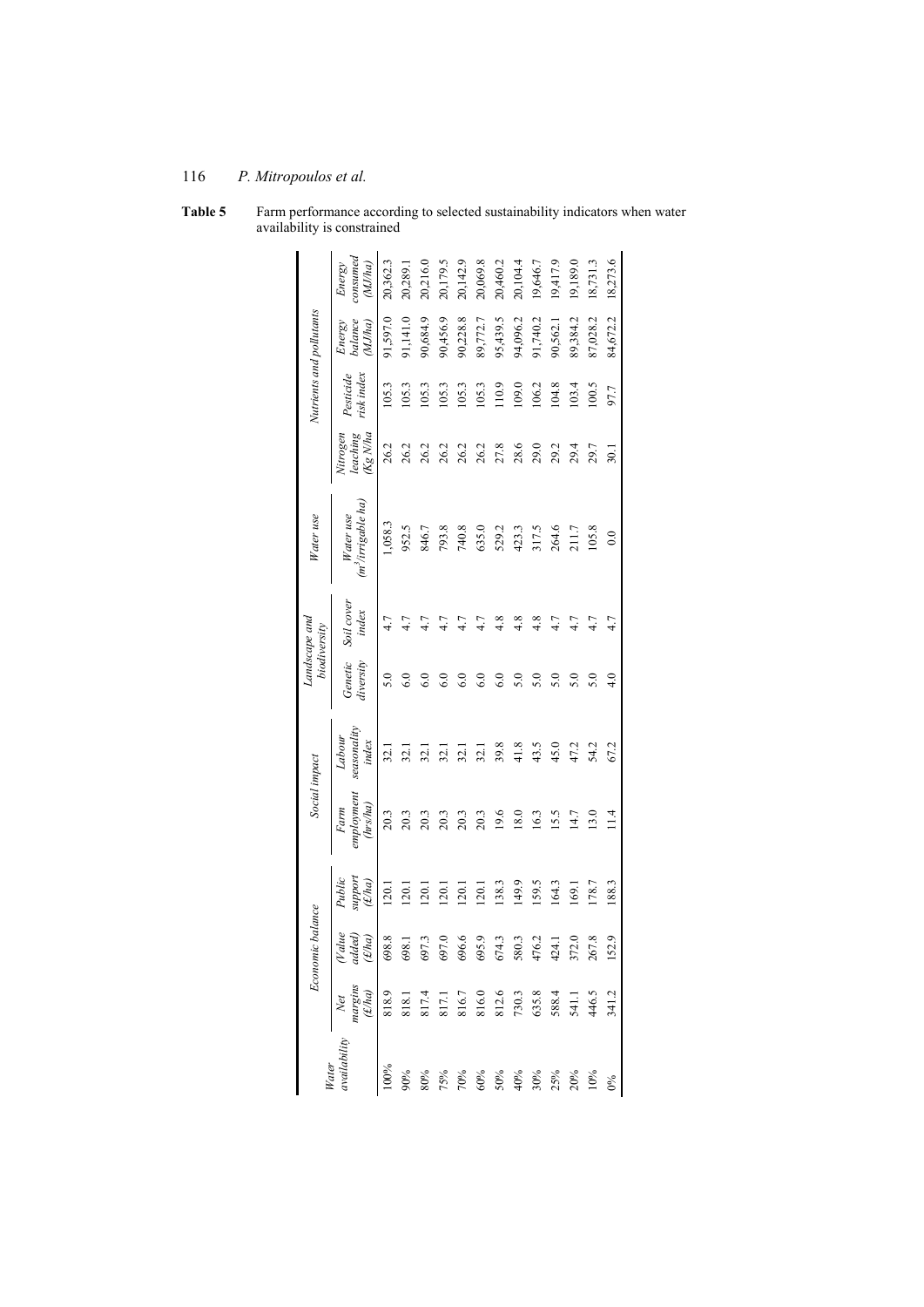| Crop Pattern when water price $(f/m^3)$ is increasing*<br>Table 6 |  |
|-------------------------------------------------------------------|--|
|-------------------------------------------------------------------|--|

| <b>Summer</b> |          |                                          |                       |                 |                         | RAINFED crops                                                                                     |                    |                         |               |              |                 | <b>IRRIGATED</b> crops |                      |                  |
|---------------|----------|------------------------------------------|-----------------------|-----------------|-------------------------|---------------------------------------------------------------------------------------------------|--------------------|-------------------------|---------------|--------------|-----------------|------------------------|----------------------|------------------|
| vater price   |          | $l^{st}$ winter<br>$\overline{u}$<br>whe | $2na$ winter<br>wheat | Spring<br>wheat | <b>Barley</b><br>Winter | field beans<br>Winter                                                                             | Combined<br>peas   | oil-seed rape<br>Winter | Sugar<br>beet | aside<br>Set | Winter<br>wheat | Potatoes               | <b>Sugar</b><br>beet | Vining<br>peas   |
|               |          | 4<br>136                                 | $\ddot{0}$ .          | 0.0             | 0.0                     | 0.0                                                                                               | $\ddot{0}$ .       | $\ddot{0}$ .            | $\ddot{0}$ .  | 13.6         | $\ddot{\circ}$  | 50.0                   | 75.0                 | 25.0             |
| .01688        | 0.001688 | 4<br>136.                                | 0.0                   | 0.0             | 0.0                     | $_{0.0}$                                                                                          | $_{0.0}$           | 0.0                     | 0.0           | 13.6         | $_{0.0}$        | 50.0                   | 75.0                 |                  |
|               | 0.005    | 136.4                                    | 0.0                   | 0.0             | 0.0                     | ိ                                                                                                 | 0.0                | $_{0.0}$                | 75.0          | 13.6         | 0.0             | 50.0                   | 0.0                  | $25.0$<br>$25.0$ |
| 0.15          | 0.015    | ্<br>$\overline{50}$                     | 0.0                   | 0.0             | 0.0                     | $\overline{0}$ .                                                                                  | 0.0                | $\rm{C}$                | 75.0          | 15.0         | 0.0             | 50.0                   | 0.0                  | $10.0$           |
| 0.75          | 0.075    | 150.0                                    | 0.0                   | 0.0             | 0.0                     | 0.0                                                                                               | 0.0                | 9.1                     | 75.0          | 15.9         | 0.0             | 50.0                   | 0.0                  | 0.0              |
| 16.75         | 1.675    | 150.0                                    | $\overline{0}$ .      | 0.0             | 0.0                     | 0.0                                                                                               | $\ddot{0}$ .       | 17.8                    | 75.0          | 16.8         | 0.0             | 40.4                   | 0.0                  | 0.0              |
| 17.25         | 1.725    | 150.0                                    | 0.0                   | 0.0             | 0.0                     | $\ddot{0}$ .                                                                                      | 0.0                | 48.7                    | 75.0          | 19.9         | 0.0             | 6.5                    | 0.0                  | 0.0              |
| 20.5          | 2.05     | Q<br>150                                 | $\ddot{0}$ .          | 0.0             | 0.0                     | 0.0                                                                                               | $_{\rm o}^{\rm o}$ | 54.5                    | 75.0          | 20.5         | $_{0.0}$        | $_{0.0}$               | $\ddot{0}$ .         | $\rm{C}$         |
|               |          |                                          |                       |                 |                         | Note: *For the cases where the increase the price of water fees resulted to changes to water use. |                    |                         |               |              |                 |                        |                      |                  |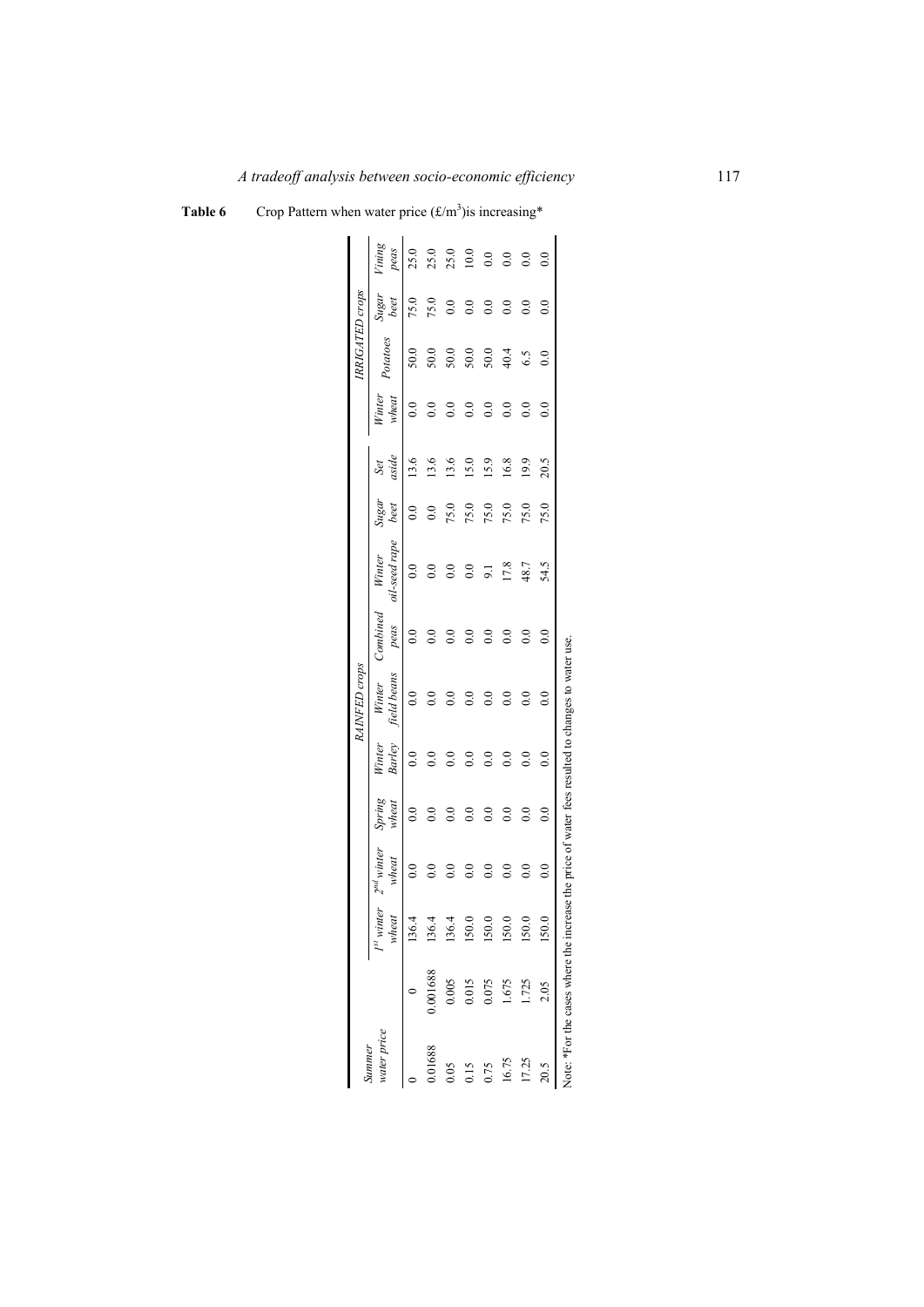| Vater       |                                 |                                   |                  |                         | RAINFED crops         |                  |                                      |                  |                            |                  | <b>IRRIGATED</b> crops |                      |                                                                                       |
|-------------|---------------------------------|-----------------------------------|------------------|-------------------------|-----------------------|------------------|--------------------------------------|------------------|----------------------------|------------------|------------------------|----------------------|---------------------------------------------------------------------------------------|
| wailability | I <sup>st</sup> winter<br>where | 2 <sup>nd</sup> winter<br>whereat | Spring<br>wheat  | Winter<br><b>Barley</b> | Winter field<br>beans | Combined<br>peas | oil-seed rape<br>Winter              | Sugar<br>beet    | aside<br>$\cal S$          | Winter<br>where  | Potatoes               | $Suger$<br>beet      | Vining<br>peas                                                                        |
| 100%        | 136.4                           | 0.0                               | 0.0              | 0.0                     | 0.0                   | 0.0              | 0.0                                  | $\overline{0.0}$ | 13.6                       | 0.0              | 50.0                   | 75.0                 | 25.0                                                                                  |
| 90%         | 136.4                           | 0.0                               | 0.0              | 0.0                     | 0.0                   | $\overline{0.0}$ | 0.0                                  | 17.6             | 13.6                       | $_{0.0}$         | 50.0                   | 57.4                 |                                                                                       |
| 80%         | 136.4                           | 0.0                               | $_{0.0}$         | $_{0.0}$                | $_{0.0}$              | $\overline{0.0}$ | 0.0                                  | 35.3             |                            | $\ddot{\circ}$   | 50.0                   | 39.7                 |                                                                                       |
| 75%         | 136.4                           | $\overline{0}$ .                  | $\overline{0.0}$ | $_{\rm 0.0}$            | $_{0.0}$              | $\overline{0.0}$ | $0.0\,$                              | 44.1             | $13.6$<br>$13.6$<br>$13.6$ | $\overline{0}$ . | 50.0                   | 30.9                 | $\begin{array}{c} 25.0 \\ 25.0 \\ 25.0 \\ 25.0 \\ 25.0 \\ 35.0 \\ 0.0 \\ \end{array}$ |
| 70%         | 136.4                           | $\overline{0}$                    | 0.0              | 0.0                     | $\overline{0.0}$      | 0.0              | 0.0                                  | 52.9             |                            | 0.0              | 50.0                   | $22.1$<br>4.4<br>0.0 |                                                                                       |
| 60%         | 136.4                           | $\overline{0}$                    | $_{0.0}$         | $0.0\,$                 | $0.0\,$               | $\overline{0.0}$ | $_{\rm 0.0}$                         | 70.6             |                            | 0.0              | 50.0                   |                      |                                                                                       |
| 50%         | 150.0                           | $\overline{0}$                    | $_{0.0}$         | $_{0.0}$                | $_{0.0}$              | 0.0              | 6.0                                  | 75.0             | 15.6<br>16.7               | $_{0.0}$         | 50.0                   |                      |                                                                                       |
| 40%         | 150.0                           | $\rm{c}^{\circ}$                  | $_{0.0}$         | $_{0.0}$                | $_{0.0}$              | $_{0.0}$         |                                      | 75.0             |                            | $0.0\,$          | 41.0                   | $_{0.0}$             |                                                                                       |
| 30%         | 150.0                           | $\overline{0}$                    | 0.0              | $_{0.0}$                | $_{0.0}$              | $\overline{0.0}$ | $17.3$<br>$26.6$<br>$31.3$<br>$45.2$ | 75.0             | 17.7                       | 0.0              | 30.7                   | 0.0                  | $0.0\,$                                                                               |
| 25%         | 150.0                           | $\frac{6}{10}$                    | $\overline{0.0}$ | $0.0\,$                 | 0.0                   | 0.0              |                                      | 75.0             | 18.1                       | $0.0\,$          | 25.6<br>20.5           | $_{0.0}$             | $0.0\,$                                                                               |
| 20%         | 150.0                           | $\overline{c}$                    | $_{0.0}$         | $_{0.0}$                | $_{0.0}$              | $_{0.0}$         |                                      | 75.0             | 18.6                       | 0.0              |                        | 0.0                  | $_{0.0}$                                                                              |
| 10%         | 150.0                           |                                   | 0.0              | $0.0\,$                 | 0.0                   | $_{0.0}$         |                                      | 75.0             | 19.5                       | 0.0              | 10.2                   | $_{0.0}$             | 0.0                                                                                   |
| ్గ          | 150.0                           |                                   | 0.0              | $\overline{0.0}$        | $\overline{0.0}$      | $\overline{0.0}$ | 54.5                                 | 75.0             | 20.5                       | $_{0.0}$         | 0.0                    | $\overline{0}$ .     |                                                                                       |

# Table 7 Crop Pattern when water availability is constrained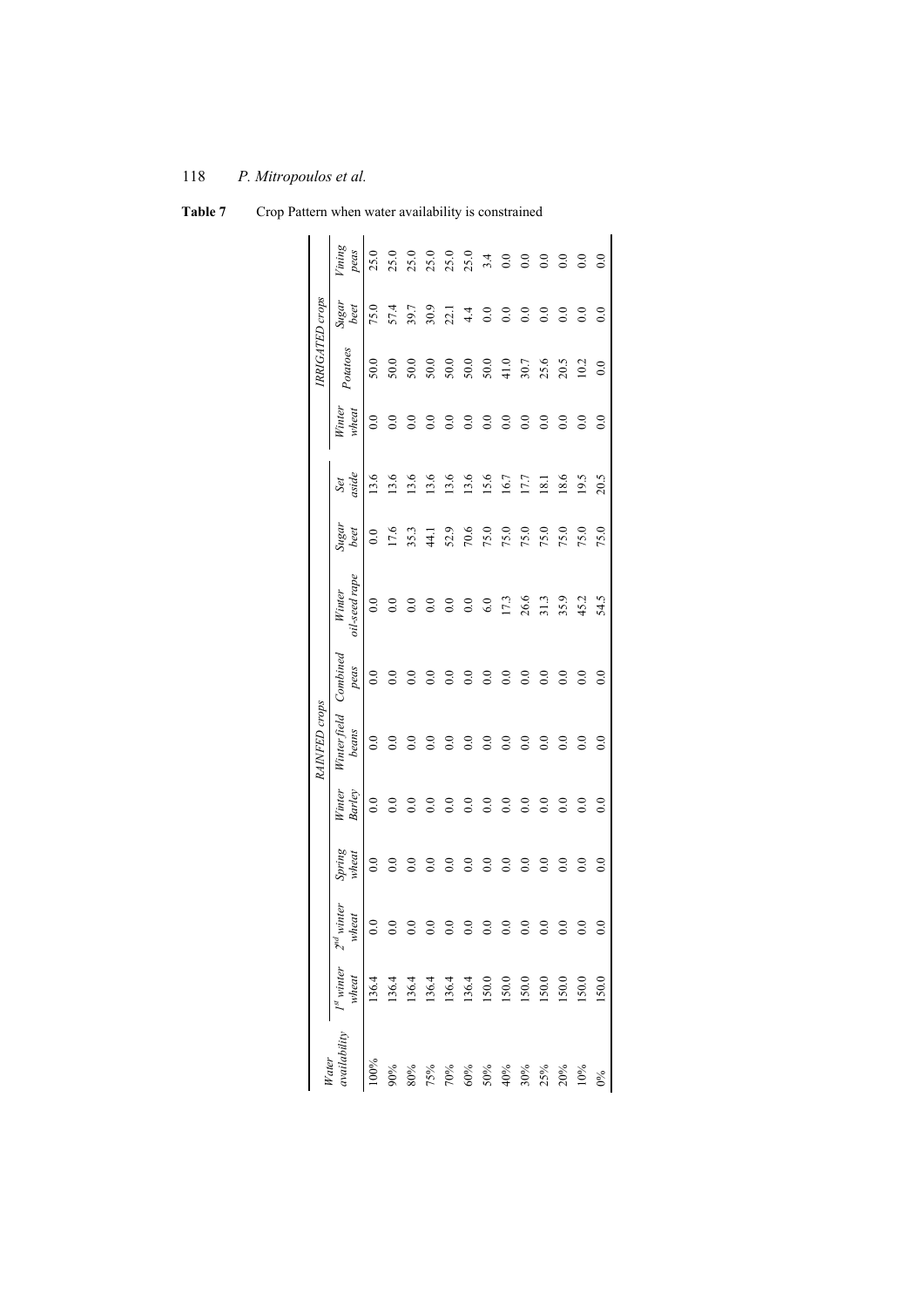# **4 Results**

The overall impacts of both mechanisms to reduce water use incrop pattern and farm performance, according to selected sustainability indicators are presented in Table 4 to Table 7.

More specifically, according to Figure 2, which displays the changes on irrigated crop pattern, and Figure 3, which presents the marginal value of water at different levels of use compared to the unconstrained situation, it is evident that the price mechanism cannot easily achieve specific reductions of water consumption. For example, water demand is 1058 m<sup>3</sup>/irrigable ha when winter water fee is £0.00169/m<sup>3</sup> and 608 m<sup>3</sup>/irrigable ha at £0.005 /m<sup>3</sup>. Setting the winter water fees by 0.075  $\text{\textsterling}/\text{m}^3$  (and making summer water not available because of its high price) it results in reducing the water use by almost 50%, as vining peas and irrigated sugar beet are very sensitive to water price and are marginally more profitable than rainfed alternative crops. However, the winter water fee should be as high as £1.725/ $m<sup>3</sup>$  to reduce further the water use, because potatoes benefit a lot from being irrigated in terms of quality and yield gains.





**Figure 3** Water demand (expressed as a percentage of unrestricted water requirements, i.e. 1058 m<sup>3</sup>/irrigable ha), by theoretical abstraction charges (see online version for colours)

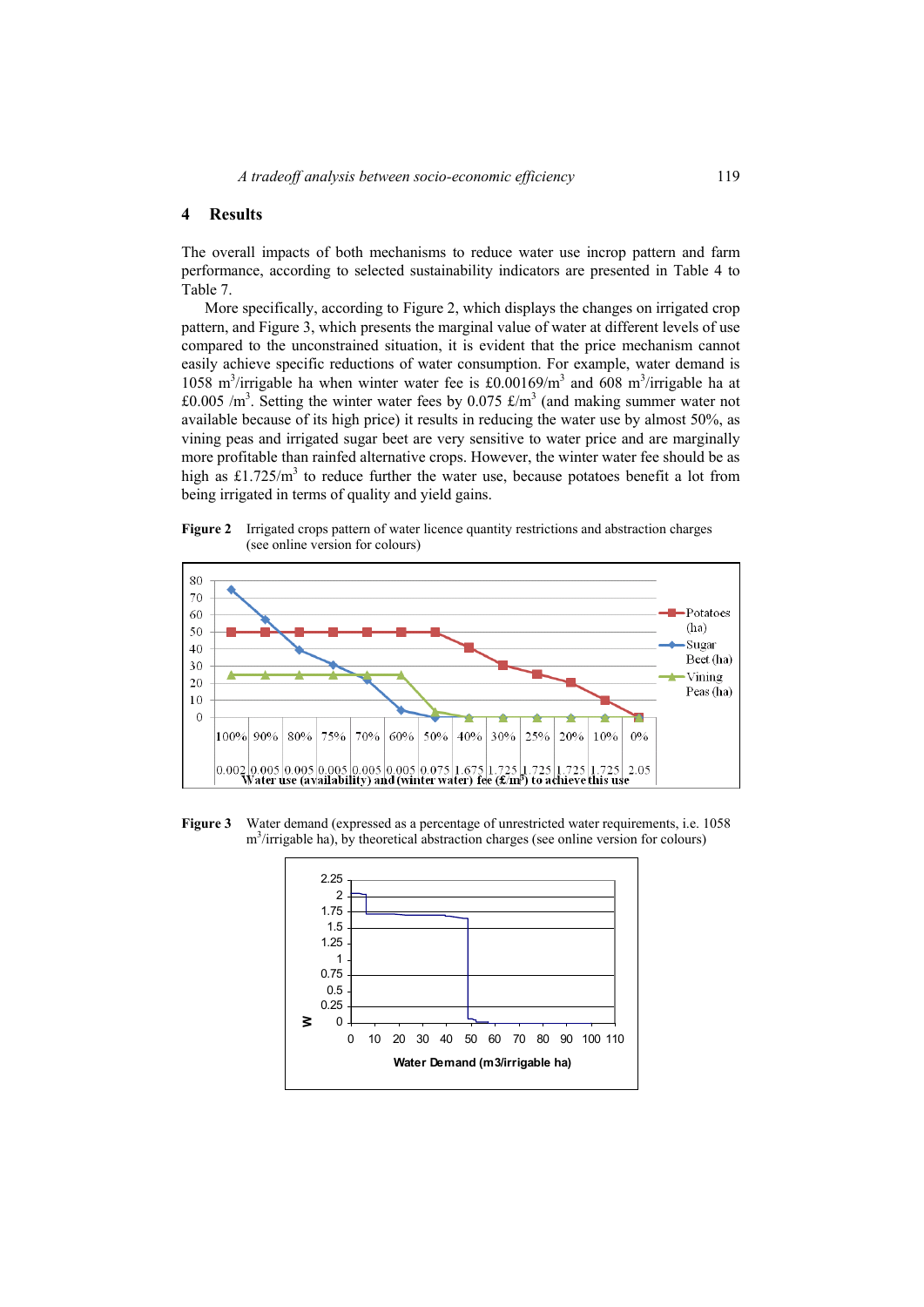Figure 4 presents the impact of pricing and licensing interventions on farm net margins, value added and subsidies (£/ha), while the effects of water usereduction on farm net margins and Water Resource Agency revenues are displayed in Figure 4. The economic impacts of both mechanisms are almost the same when water consumption is reduced by 50%, which may be achieved by increasing the winter water price to  $\text{\pounds}0.075/\text{m}^3$ , due the fact that irrigated vining peas and sugar beet are marginally more profitable than rainfed alternative crops. However, a reduction of water use from 50% to 40% of unrestricted water requirements would result in significant income reductions for farmers and transfer of income to the regulator in case the price mechanism is applied, as net margins drop dramatically from £773/ha when water fee is £0.075/m<sup>3</sup>to £351.5/ha at £1.725/m<sup>3</sup> of winter water fee (Figure 4). This happens because potatoes are significantly much more profitable than their substitutes, the combinable crops. Thus, the price mechanism cannot easily achieve specific reductions of water consumption and, in fact, water consumption is stable when winter water fees range from  $\text{\pounds}0.075/\text{m}^3$  to  $\text{\pounds}1.650/\text{m}^3$  (Table 4). On the contrary, employing the licence mechanism a similar reduction in water consumption would incur a drop in net margins only from £812.6/ha to £730.3/ha. Hence, with the licence mechanism, it is feasible to attain specific reductions of water consumption, and moreover, the farm net margins are reduced in an almost linear way by the subsequent reduction of water consumption (Figure 5). Moreover, given that when reducing the availability of irrigated water, irrigated crops are substituted by combinable crops, it is inevitable that farm income would rely significantly more on subsidies, both in absolute and, even more, in relevant terms. However, subsidies are almost the same when limiting water availability by both mechanisms.



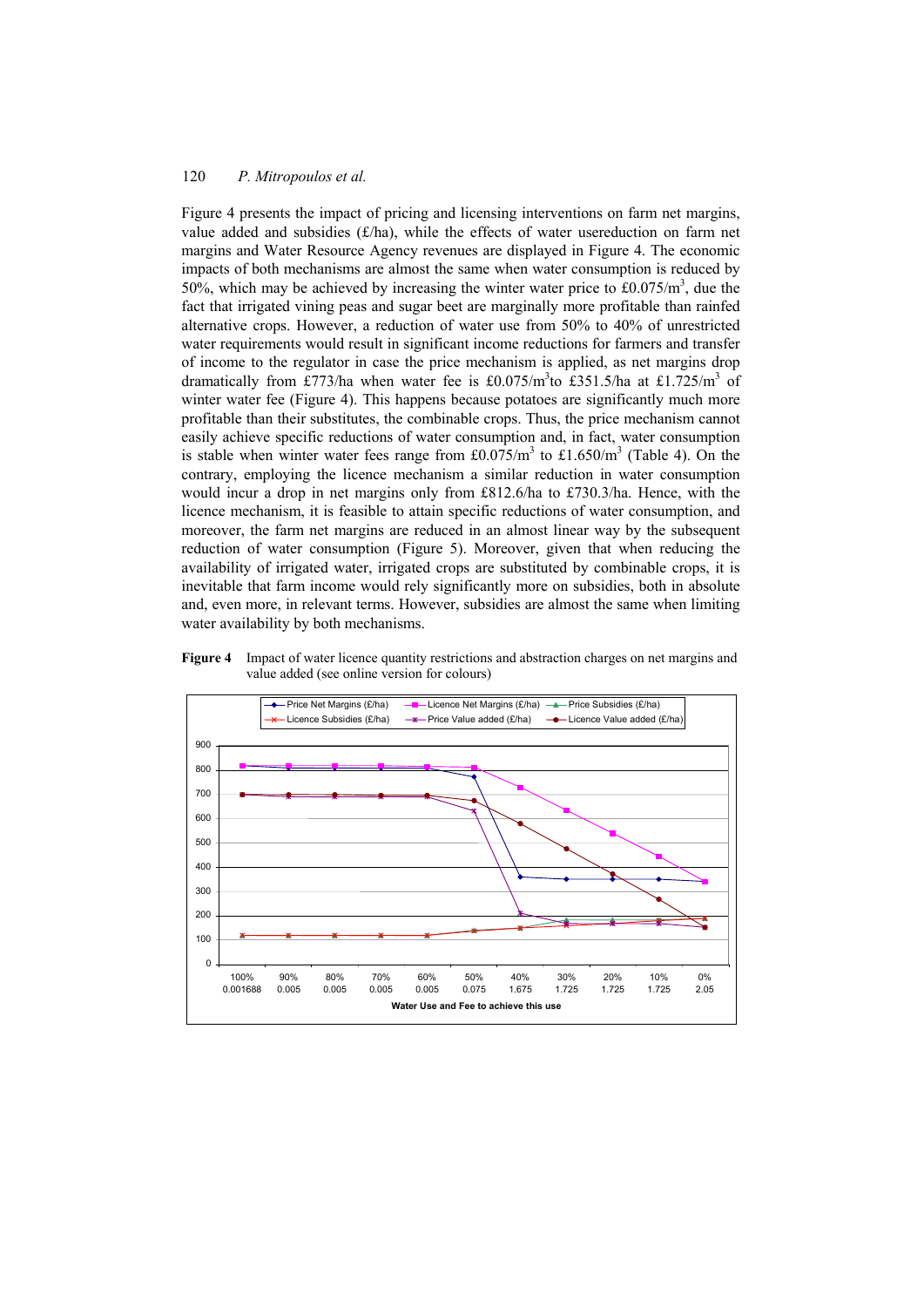Regarding the social impacts, the labour use significantly decreases as water fees increase, because of switching from vegetables to combinable crops [Figure 6(a)]. It is stable at 17.3 hours/ha when winter water fee ranges from  $17.5$ p/m<sup>3</sup> to  $170$ p/m<sup>3</sup>. However, there is a dramatic drop in labour use when winter water fee reaches £1.725/m<sup>3</sup>. Labour seasonality is relatively low until the winter water fee is £1.70/m<sup>3</sup>. In terms of the licence mechanism, labour use decreases in an almost linear trend, and it is almost 45% less when water availability is 10% than 100%. Labour seasonality initially is stable with water availability restriction up to 60%, however, it increases very considerably after that level in an almost linear trend. This is due to the replacement of irrigated crops by rainfed which display higher labour seasonality than irrigated potatoes, sugar beet and vining peas.





Nitrate leaching ranges from 26 to 36 Kg N/ha, increasing initially, being stable when winter water fee ranges from  $17.5$ p/m<sup>3</sup> to  $170$ p/m<sup>3</sup>, and reducing again at higher water fees. This is because of the changes in the cropping pattern mix [Figure 6(b)]. Pesticide leaching fluctuates a lot between  $0.001688$  and  $\text{\pounds}0.15/m^3$  of winter water fees, which reflects the level of participation of sugar beet, vining peas and oilseed rape in the cropping mix. After this point, the pesticide leaching index is rather stable. Regarding the licence mechanism, nitrate leaching ranges from 26 to 36 Kg N/ha, increasing initially and reaching a peak at 50% water availability, and reducing again to 30 Kg N/ha. This is due to the changes in the cropping pattern mix. Pesticide leaching fluctuates a lot between full and 60% water availability, which reflect the level of participation of sugar beet, vining peas and oilseed rape in the cropping mix. After this point, the pesticide leaching index is rather stable.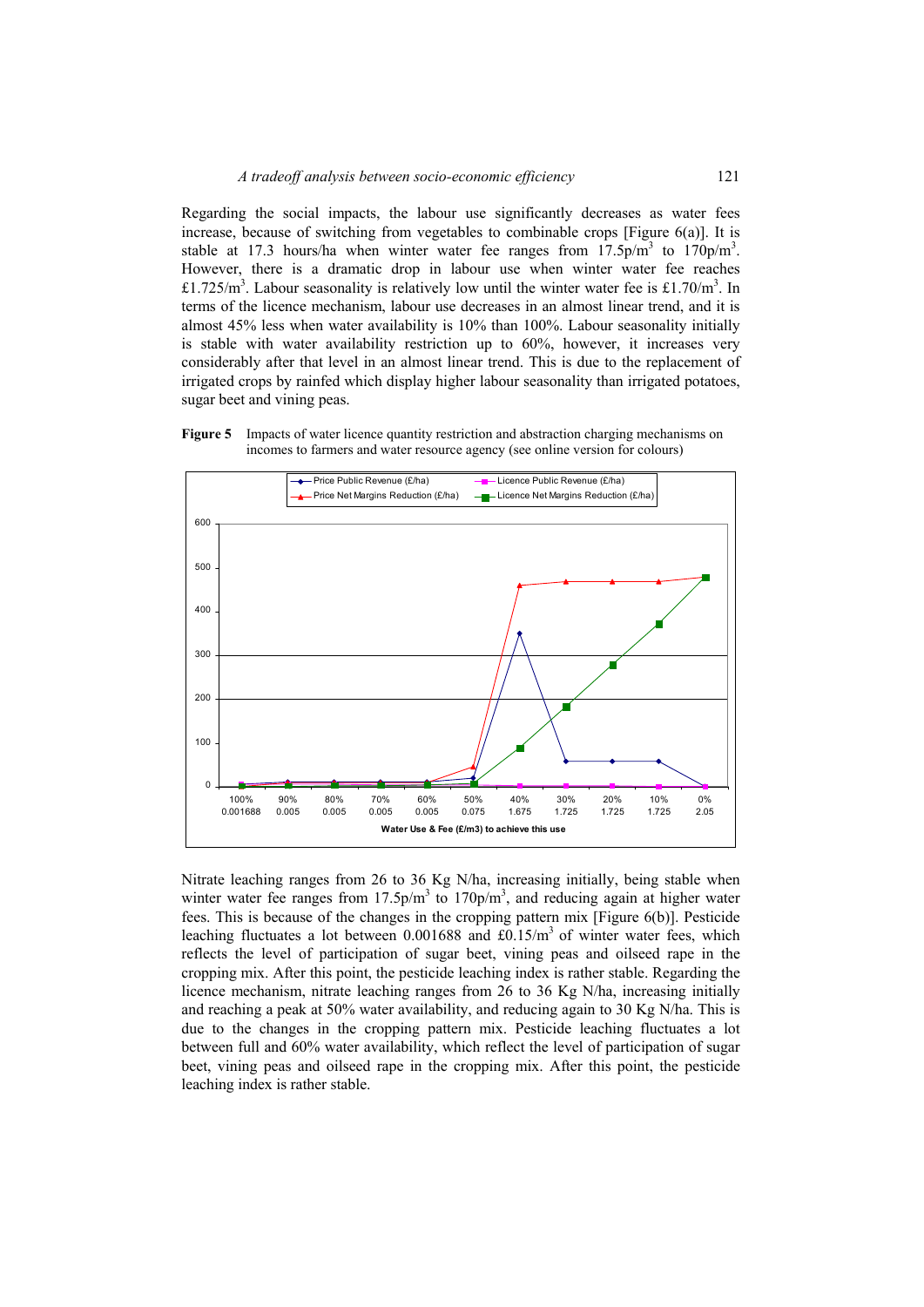





(b)







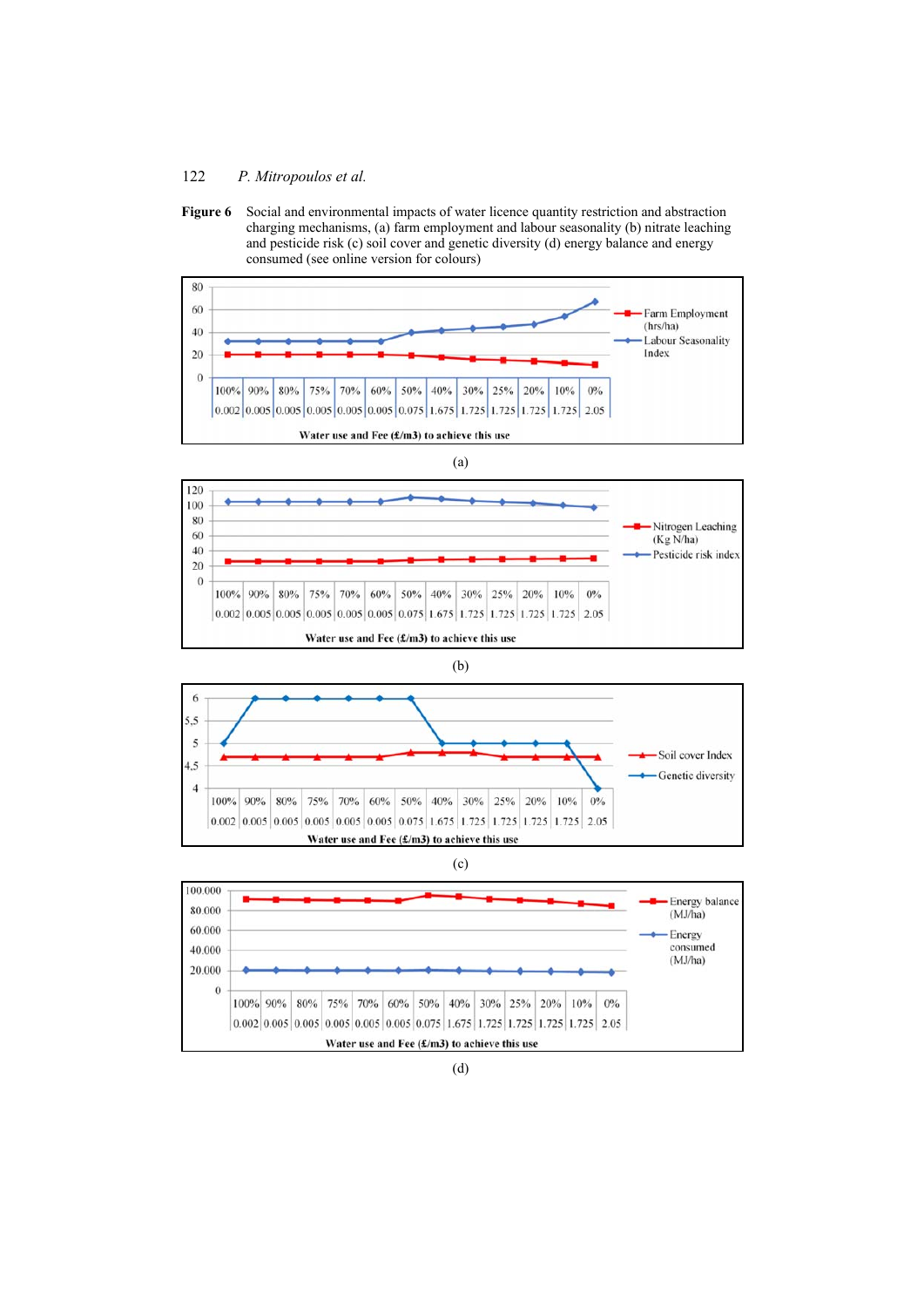Soil cover index, though fluctuating a bit between 0.075 and  $\text{\pounds}1.725/m^3$  of winter water fee, is rather stable [Figure 6(c)], indicating that water use restrictions have marginal effects on soil erosion risk. The number of crops included in the crop pattern initially increases from 5 to 6, when water availability reduces to 90%, however, it returns to 5 when water availability ranges from 40% to 10% and it becomes 4 when no water is available.

Energy consumption and balance fluctuate relatively little between 100% and 50% of water availability, which reflects the level of participation of sugar beet, vining peas and oilseed rape in the cropping mix [Figure  $6(d)$ ]. After this point they drop by 10%, indicating that, in general, that limiting water availability by both mechanisms has little effect on energy issues.

### **5 Discussion**

This study analysed the potential impacts of water pricing and regulation strategies on the performance of irrigated agriculture. It focused on these two water policy instruments given that voluntary actions, such as farmer agreement to limit abstractions during dry periods, might allow irrigators to devise individual coping strategies, but they usually require the threat of regulation in the background. Moreover, although public support for research, development and extension are likely to form an important part of the policy framework, they cannot readily contribute to rationing water use at the desired level.

The results of this study confirm the great value of irrigation water. From an economic perspective, compared to rainfed crops irrigated crops, in root and vegetable farming, enable farmers to attain higher net revenues per hectare, together with a lower absolute dependency on agricultural support payments. Irrigated cropping in root and vegetable farming, also, generates higher employment and, a lower degree of seasonal variation in employment, as it tends to be mechanised.

From an environmental perspective, the restriction of water availability has a marginal impact on the soil cover index and genetic diversity. Moreover, pollution risks are lower with irrigated cropping regarding nitrate leaching, as it increases by 15% in an almost linear way when water availability is constrained to zero. The contrary is the case for pesticide leaching, given that vegetables usually require higher application rates of pesticides than combinable crops, however, this reduction is around 7%. Energy consumption and energy balance are slightly reduced by 10% when all irrigated crops are removed from cropping pattern.

Water demand curve shows that the water marginal value price is initially stable, ranging from 0.29 to  $\text{\textsterling}0.40/\text{m}^3$  when water availability is between 100% and 50%. Then it increases a lot ranging from 2.04 to £2.40/ $m<sup>3</sup>$  when water availability is between 40% and 0%. This is because around 50% of the water required was allocated to sugar beet and vining peas which are marginally more profitable than rainfed alternative crops. The high values of water marginal value price after this point are explained by the reduction of water used for potatoes, which benefit a lot from being irrigated in terms of quality and yield gains.

The comparison between the price and licence mechanism, when applied for water irrigation restriction, revealed that net margins and value added are considerably higher when the licence is used as an intervention mechanism to reduce water consumption than increasing water fees. Subsidies are the same for both intervention mechanisms.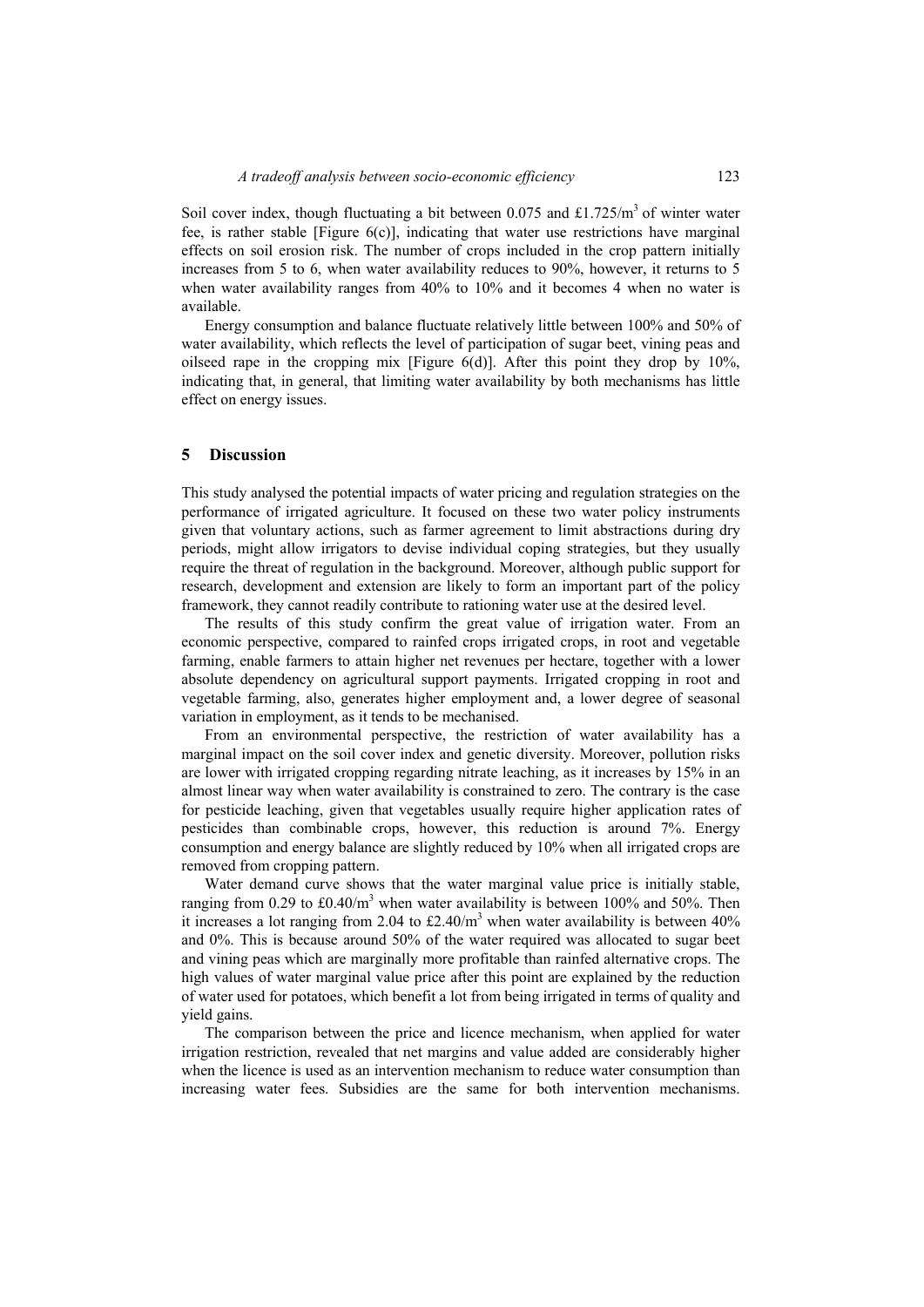Moreover, increasing the water fees results to higher net losses (public revenues – net margins reduction) than licence quotas. For example, water consumption could be reduced by 60% using licence quotas incurring £88.6/ha net losses, while with the price mechanism there would be a net loss of £467.4/ha. Thus, restrictions on abstraction licences may be a more effective and equitable mechanism to achieve beneficial change, although their enforcement may imply some additional costs. Some increase in abstraction charges, however, could help fund water resource management initiatives by the regulatory agency.

The research findings may provide useful insights to the implementation of the Regional Action Plan for the Midlands Region about Water Resources Strategy of Environment Agency (2009) which includes regional actions such as "Reflecting actual usage and licence trading" and "Water pricing" (EA, 2009). However, it should be mentioned that the Regional Action Plan for Midlands region states that "We recognise that some licences are needed for flexibility, such as water company licences that can be used in times of drought and agricultural licences which may not be used every year, and we will not request reductions on these licences" and that "Following national lead, we will work with abstractors to facilitate moves to implement alternative water pricing systems. We will try to ensure that changes to the system are fair and act as an incentive to using water resources more sustainably" (EA, 2009). Therefore, it is not surprising that it has been set a key priority for Midlands Region to "promote high-flow storage reservoirs to farmers with spray irrigation licences in over abstracted catchments to reduce current pressure on resources, increase resilience to climate change and improve biodiversity" (EA, 2009).

#### **6 Conclusions**

This paper aimed to analyse the complex relationships and interactions between socioeconomic efficiency and environmental performance of irrigated agriculture. Specifically, its purpose was to investigate and clarifythe consequences concerning the rationing of water supply by examining the impacts on the sustainability of root and vegetable farms of two water policy instruments, namely restrictions on abstraction licences and increase on abstraction fees. To this end, a bi-objective linear programming model that simulates farmers' preferred behaviour was employed. The performance of the modelling tool developed suggests that it is well suited to dealing with real-world policy issues.

Our study confirms that the irrigated farm systems have substantial effects on farms' economic, social and environmental performance. More specifically, in economic terms, we can say that the irrigated farms in England have higher net margins and related farm incomes, and a lower degree of dependency on government subsidy compared to rainfed. In particular, the research results support the high marginal value of water in the East Midland case where water delivers significant benefits in terms of quality assurance on high value crops, such as potatoes. In social terms, we observe a higher employment rate and, a lower degree of seasonal variation in employment. Finally, in environmental terms, we observe the lower risk of nitrogen leaching is related to higher rates of potential pesticide pollution and in addition the higher energy consumption per ha, is related to higher net energy balance. Thus, irrigation systems appear to provide substantial economic and social benefits, but they are associated with mixed environmental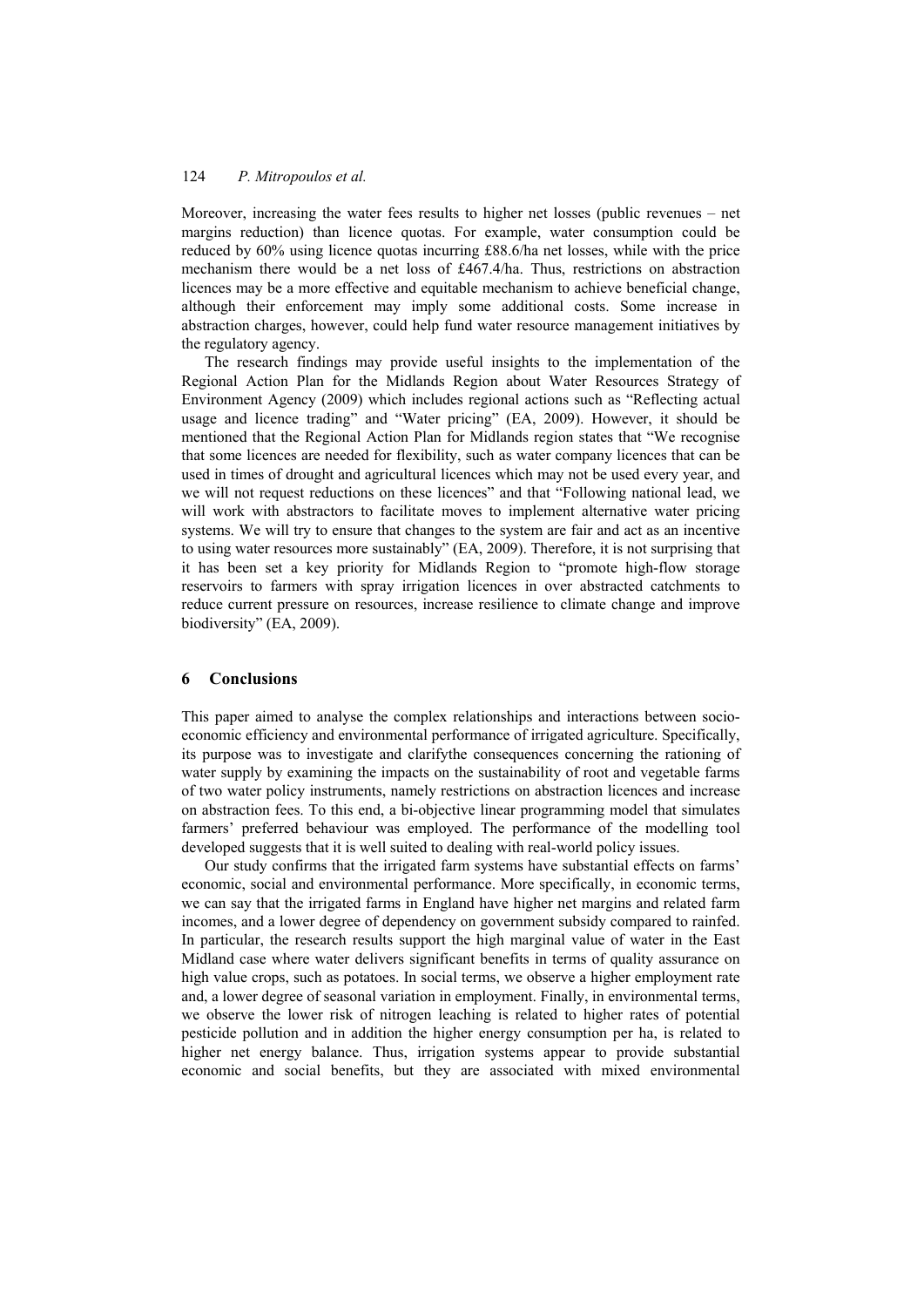performance, particularly associated with the standards of pollution control in intensive farming systems.

Altogether, the analysis revealed the fragility of the root and vegetable farming systems and the tradeoff between socio-economic indicators and environmental performance. This tradeoff can also be seen to a significant degree in the case of water as well. This highlights the need for a more careful balance of water conservation and rural development objectives.

The model developed may be a useful planning tool facilitating the competent authorities to examine alternative policy instruments and select the most appropriate that will ultimately ensure a more sustainable irrigated agriculture sector. However, since any alternative intervention to ration water supply in irrigated agriculture may be associated with additional social and economic costs to farmers, a set of effective incentives or compensations should be provided to them. Moreover, it should be mentioned that irrigation is not the single causative factor of farms' sustainable performance, as other factors beyond the scope of this study may also have an impact on it. Finally, as with any deterministic model, our research outputs are fully determined by the parameter values and the initial conditions. However, it is not feasible to know the distribution of parameter values and the high complexity of the irrigated agriculture systems would lead to extremely complex computational stochastic models.

#### **References**

- ABC (2000) *The Agricultural Budgeting & Costing Book, November 2000, Agro Business Consultants*, Nottingham Street, Melton Mowbray, UK.
- Abdelsafae, J. (1998) *The Economics of Water Quality Control in Agricultural Catchments*, Unpublished PhD thesis, Silsoe College,Cranfield University, UK.
- Audsley, E. (1997) *Systematic Procedures for Calculating Agricultural Performance Data for Computing Systems*, Working Paper, Silsoe Research Institute, Silsoe Bedford, UK.
- Bartolini, F., Gallerani, V., Raggi, M. and Viaggi, D. (2010) 'Water management and irrigated agriculture in Italy: multicriteria analysis of alternative policy scenarios', *Water Policy*, Vol. 12, No. 1, pp.135–147.
- Bournaris, T., Papathanasiou, J., Manos, B., Kazakis, N. and Voudouris, K. (2015) 'Support of irrigation water use and eco-friendly decision process in agricultural production planning', *Operational Research-An International Journal*, Vol .11, No. 1, pp.77–92.
- BPC (2003) *Changes to Water Policy and their Effect on the Potato Industry*, Technical report prepared for the British Potato Council by J. Tompkins and R. Clayton, BPC, Oxford.
- Chadwick, L. (1999) *Farm Management Handbook 1999/2000*, 20th ed., Scottish Agricultural College, Edinburgh, UK.
- Commission of the European Communities (2006) *Development of Agri-Environmental Indicators*  for Monitoring the Integration of Environmental Concerns into the Common Agricultural *Policy*, SEC (2006) 1136, Brussels, Belgium.
- Davijani, M.H., Banihabib, M.E., Anvar, A.N. and Hashemi, S.R. (2016) 'Multi-objective optimization model for the allocation of water resources in arid regions based on the maximization of socioeconomic efficiency', *Water Resources Management*, Vol. 30, No. 3, pp.927–946.
- DEFRA (2002) *Final Results of 2001 June Agricultural Census. Department for Environment Food and Rural Affairs*, Farming Statistics Division, York, UK.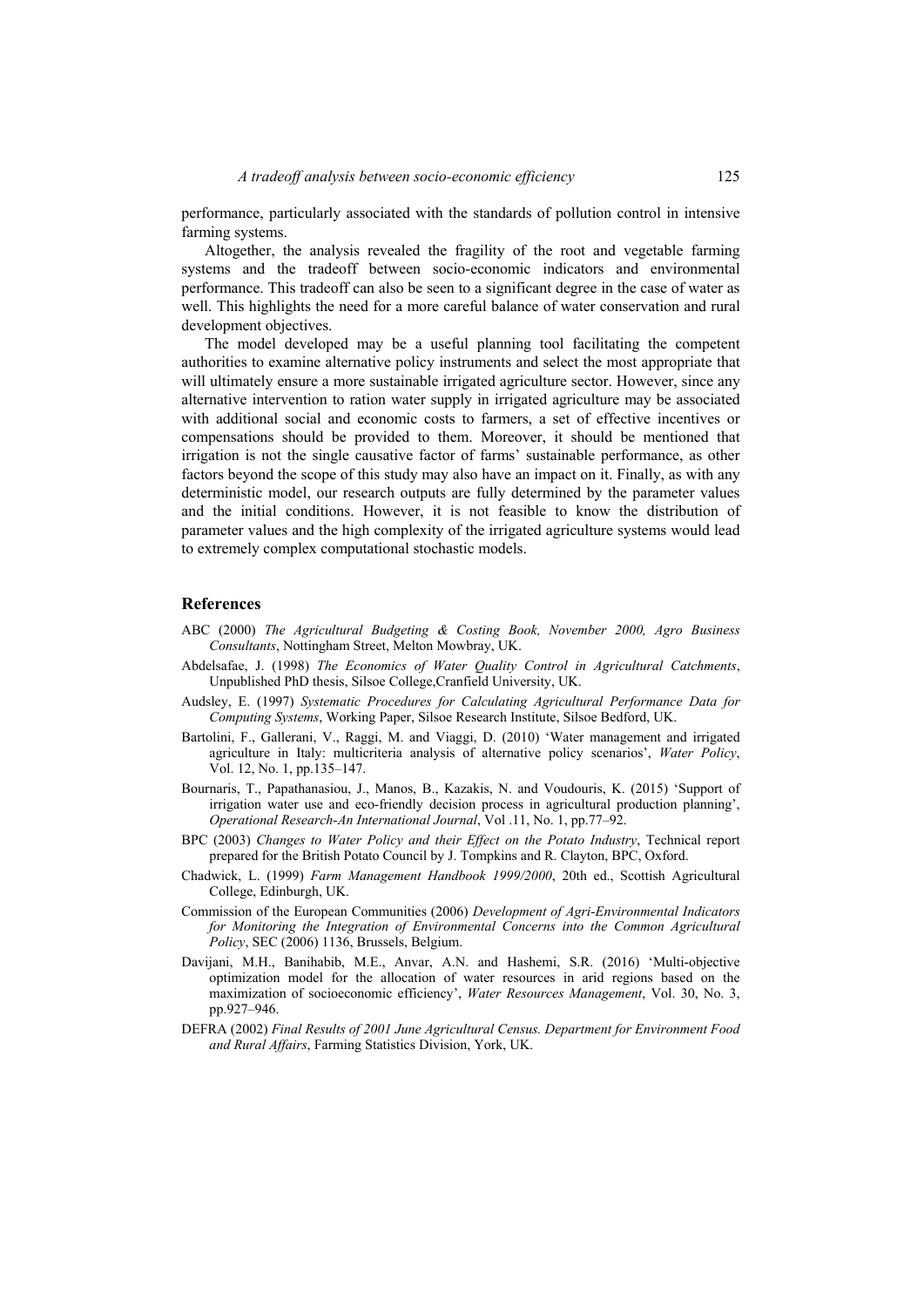- DEFRA (2016) *National Statistics. Latest Wholesale Fruit and Vegetable Prices* [online] https://www.gov.uk/government/statistics/wholesale-fruit-and-vegetable-prices (accessed 9 August 2016).
- EA (2009) *Water for people and the Environment: Water Resources Strategy*, Regional Action Plan for Midlands Region,Environment Agency, Bristol, UK.
- EA (2013) *Managing Water Abstraction: How we Maintain a Level Playing Field*, Environment Agency, Bristol, UK.
- EU, Water Framework Directive 2000/60/EC [online] http://eurlex.europa.eu/LexUriServ/LexUriServ.do?uri=CELEX:32000L0060:EN:NOT July 2013).
- Galán-Martín, Á., Vaskan, P., Antón, A., Esteller, L.J. and Guillén-Gosálbez, G. (2017) 'Multiobjective optimization of rainfed and irrigated agricultural areas considering production and environmental criteria: a case study of wheat production in Spain', *Journal of Cleaner Production*, Vol. 140, No. 2, pp.816–830.
- Gomez-Limon, J.A. and Martinez, Y. (2006) 'Multi-criteria modelling of irrigation water market at basin level: A Spanish case study', *European Journal of Operational Research*, Vol. 173, No. 1, pp.313–336.
- Gutiérrez-Martín, C., Pérez-Blanco, C.D., Gómez, C.M. and Berbel, J. (2014) 'Price volatility and water demand in agriculture. A case study of the Guadalquivir River Basin (Spain)', in Bournaris, T., Berbel, J., Manos, B. and Viaggi, D. (Eds.): *Economics of Water Management in Agriculture*, pp.319–348, Boca Raton (US).
- Hess, T.M. (1996) 'A microcomputer scheduling program for supplementary irrigation', *Computers and Electronics in Agriculture*, Vol. 15, No. 3, pp.233–243.
- Hollis, J.M. and Brown, C.D. (1994) *SWAT A Simple Model to Calculate and Extrapolate Concentrations of Pesticides Entering Surface Waters from Agricultural Land*, SSLRC, Silsoe Research Institute, Silsoe Bedford, UK.
- Hülsbergen, K.J., Feil, B., Biermann, S., Rathke, G.W., Kalk, W.D. and Diepenbrock, W. (2001) 'A method of energy balancing in crop production and its application in a long-term fertilizer trial', *Agriculture, Ecosystems and Environment*, Vol. 86, No. 3, pp.303–321.
- Lalehzari, R., Boroomand Nasab, S., Moazed, H. and Haghighi, A. (2016) 'Multiobjective management of water allocation to sustainable irrigation planning and optimal cropping pattern', *Journal of Irrigation and Drainage Engineering*, Vol. 142, No. 1, pp.1–10.
- Leiva, F. and Morris, J. (1997) 'Mechanisation and sustainability in arable farming in England', *Journal of Agricultural Engineering Research*, Vol. 79, No. 1, pp.81–90.
- Manos, B., Bournaris, T., Kamruzzaman, M., Begum, A. and Papathanasiou, J. (2006) 'The regional impact of irrigation water pricing in Greece under alternative scenarios of European policy: a multicriteria analysis', *Regional Studies*, Vol. 40, No. 9, pp.1055–1068.
- Morris, J., Weatherhead, E.K., Mills, J., Dunderdale, J.A.L., Hess, T., Gowing, D.J.G., Sanders, C. and Knox, J.W. (1997) *Spray Irrigation Cost Benefit Study*, Final Report to Environment Agency, Silsoe Research Institute, Silsoe Bedford, UK.
- Nix, J. (2000) *Farm Management Pocketbook*, 30th ed.,, Wye College, London University, Wye, Ashford, Kent, UK.
- Nix, J. (2002) *Farm Management Pocketbook*, 32nd ed., Wye College, London University, Kent, UK.
- OECD (2001) *Environmental Indicators for Agriculture*, OECD, Paris.
- OECD (2010) *Agricultural Policies and Rural Development: A Synthesis of Recent OECD Work* [online] http://www.oecd.org/dataoecd/33/40/44668202.pdf (accessed 1 July 2016).
- Ortuno, M.T. and Vitoriano. B. (2011) 'A goal programming approach for farm planning with resources dimensionality', *Annals of Operations Research*, Vol. 190, No. 1, pp.181–199.
- Romero, C. and Rehman, T. (2003) *Multiple Criteria Analysis for Agricultural Decisions*, Elsevier Science Publishers, Amsterdam.